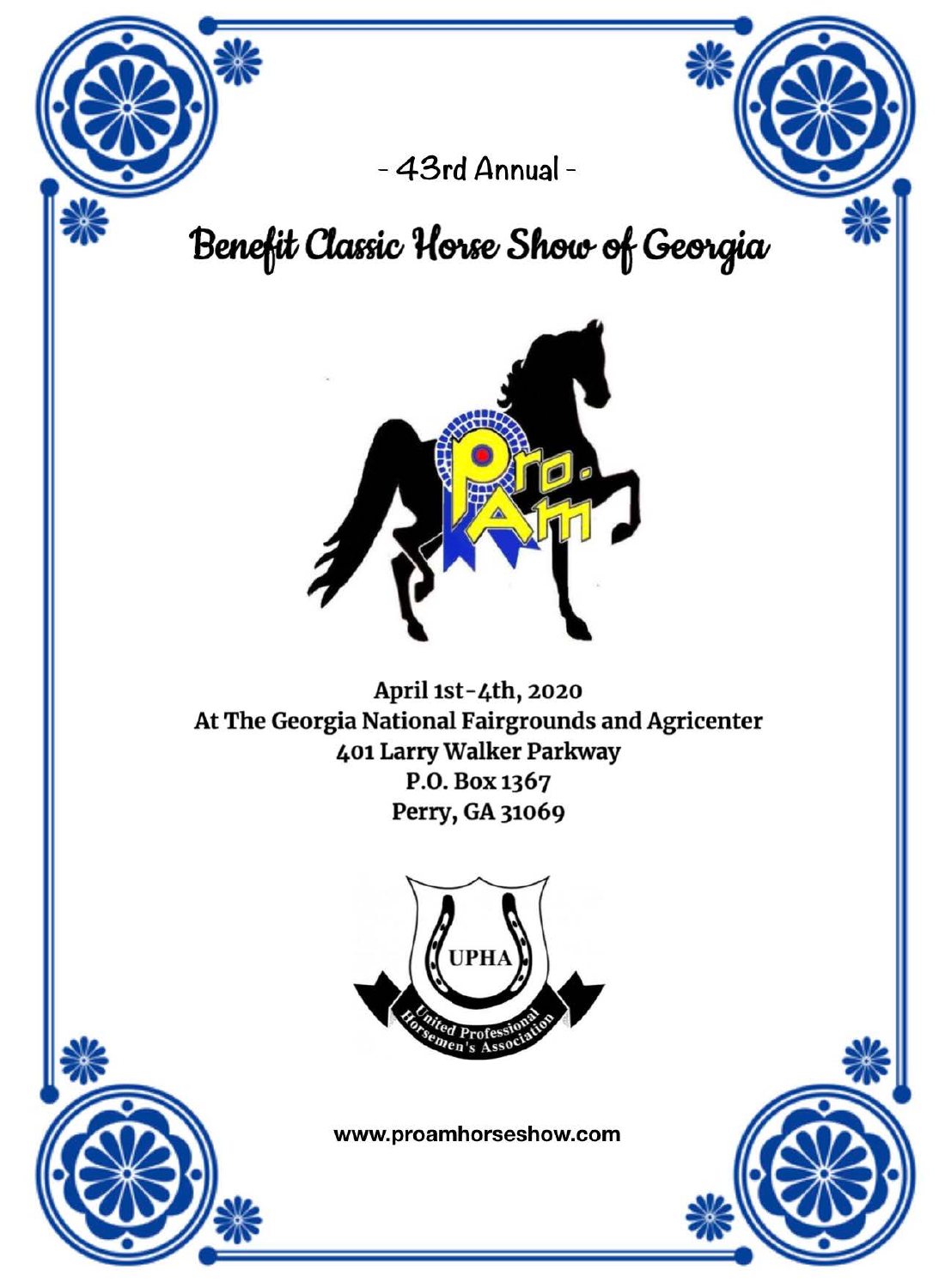The 2020 Pro-Am Horse Show



1943-2019

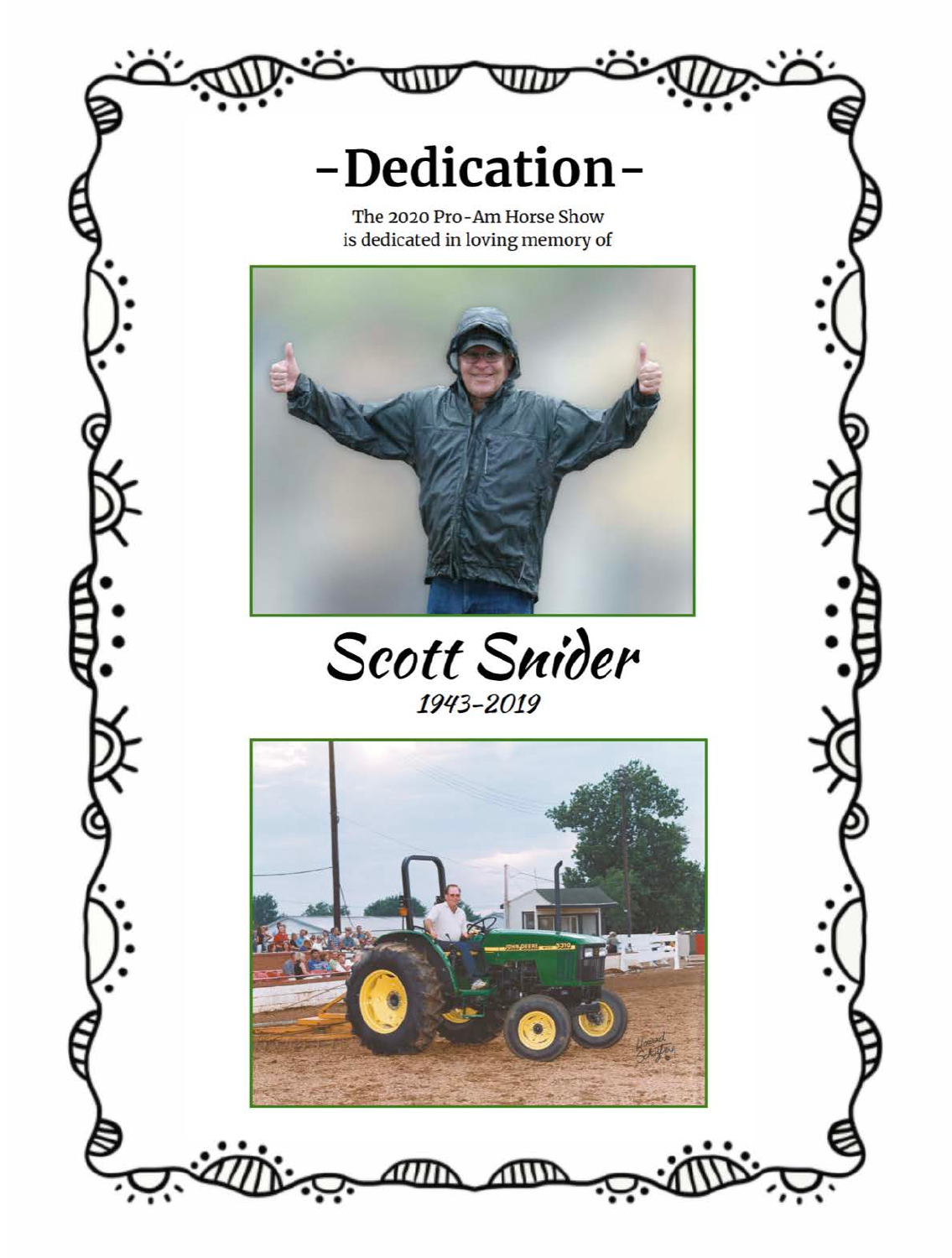#### **OFFICIALS**

#### **JUDGE—**

#### **ALL DIVISIONS**

| <b>Adam Clauson</b>    |                                       | <b>Bonnieville KY</b> |
|------------------------|---------------------------------------|-----------------------|
|                        | <b>Show Manager</b>                   |                       |
| Dewey Bass             |                                       | Simpsonville KY       |
| 502 295 7244           |                                       | dbass1360@gmail.com   |
|                        | <b>Paddock Master</b>                 |                       |
| <b>Buddy Waggoner</b>  |                                       | Shelbyville KY        |
|                        | <b>Announcer</b>                      |                       |
| Mark Farrar            |                                       | Shelbyville TN        |
|                        | Ringmaster                            |                       |
| Don Baker              |                                       | Louisville KY         |
|                        | <b>Center Ring Music</b>              |                       |
| <b>Travis Olinger</b>  |                                       | <b>Benton TN</b>      |
|                        | Photographer                          |                       |
| Doug Shiflet           | www.dougshiflet.com Asheboro NC       |                       |
| Photography            | 336 629 6545                          |                       |
|                        | <b>Video Photographer</b>             |                       |
| <b>Richfield Video</b> | www.richfieldvideo.com Shelbyville KY |                       |
| Productions            | 502 664 0880                          |                       |
|                        | <b>Farrier</b>                        |                       |
| Sean Norris            | 352 425 9521                          | Anthony FL            |
|                        | <b>Tack Supplier</b>                  |                       |
| <b>Winner's Circle</b> |                                       | Shelbyville TN        |
|                        | <b>Show Secretary</b>                 |                       |
| <b>Beth Snider</b>     | 502 314 7960                          | Shelbyville KY        |
|                        | horseshowentries18@gmail.com          |                       |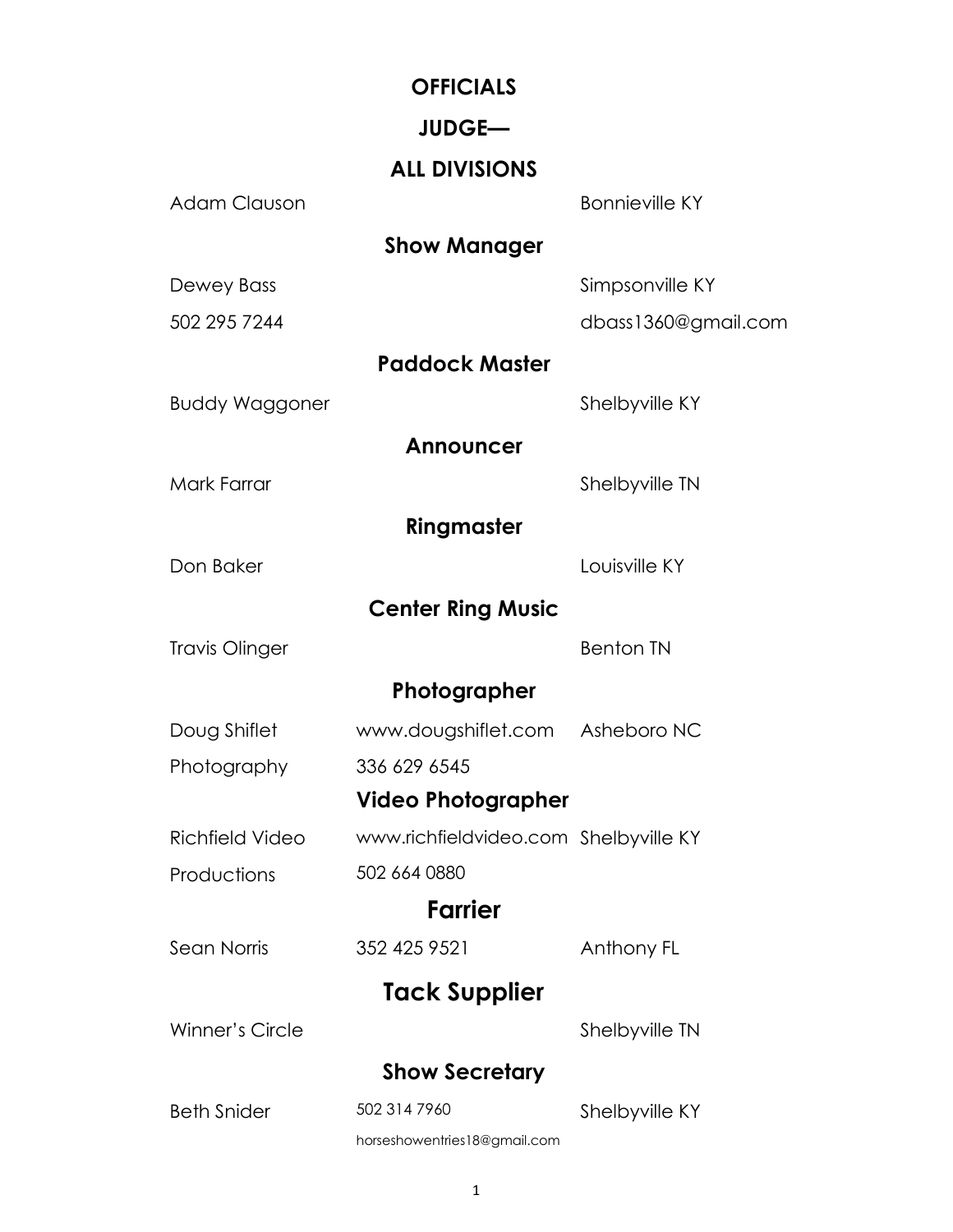**Board of Directors President—Jim Henderson Vice President—Amanda Ward Secretary—Terry Johnson Treasurer—Deidre Davis Board Members Deidre Davis Kim Davis Jan and Jim Henderson Terry Johnson Renee Jones Victoria and Bob McVey Christy Parker Bruce Payton Amanda Ward Marvin Ward David Woodberry** 

**Veterinarian Services Provided by**



**Central Georgia Equine Services 478 825 1981**

**www.equineservices.com**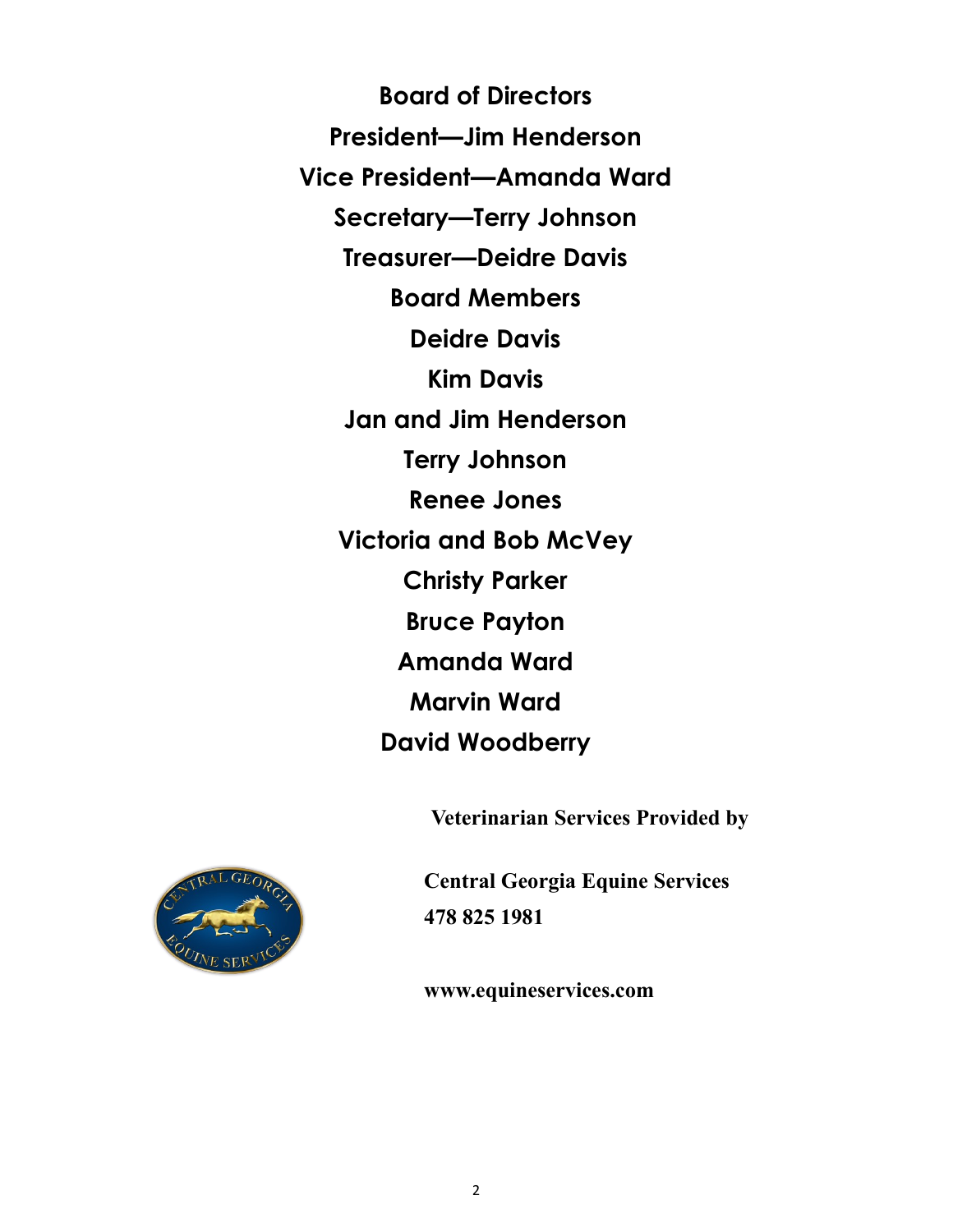

*Southern Hospitality Welcome Lunch—Wednesday Entrance to Reaves Arena*

*Pizza Party Sponsored by The Schaffel Family Thursday Evening after the show*

*Progressive Barn Party Friday Evening after the show Contact Christy Parker pinehavenstables@hotmail.com 912 577 0089*

*Silent Auction—in the vendor area*

*Breakfast Each morning 8—10*

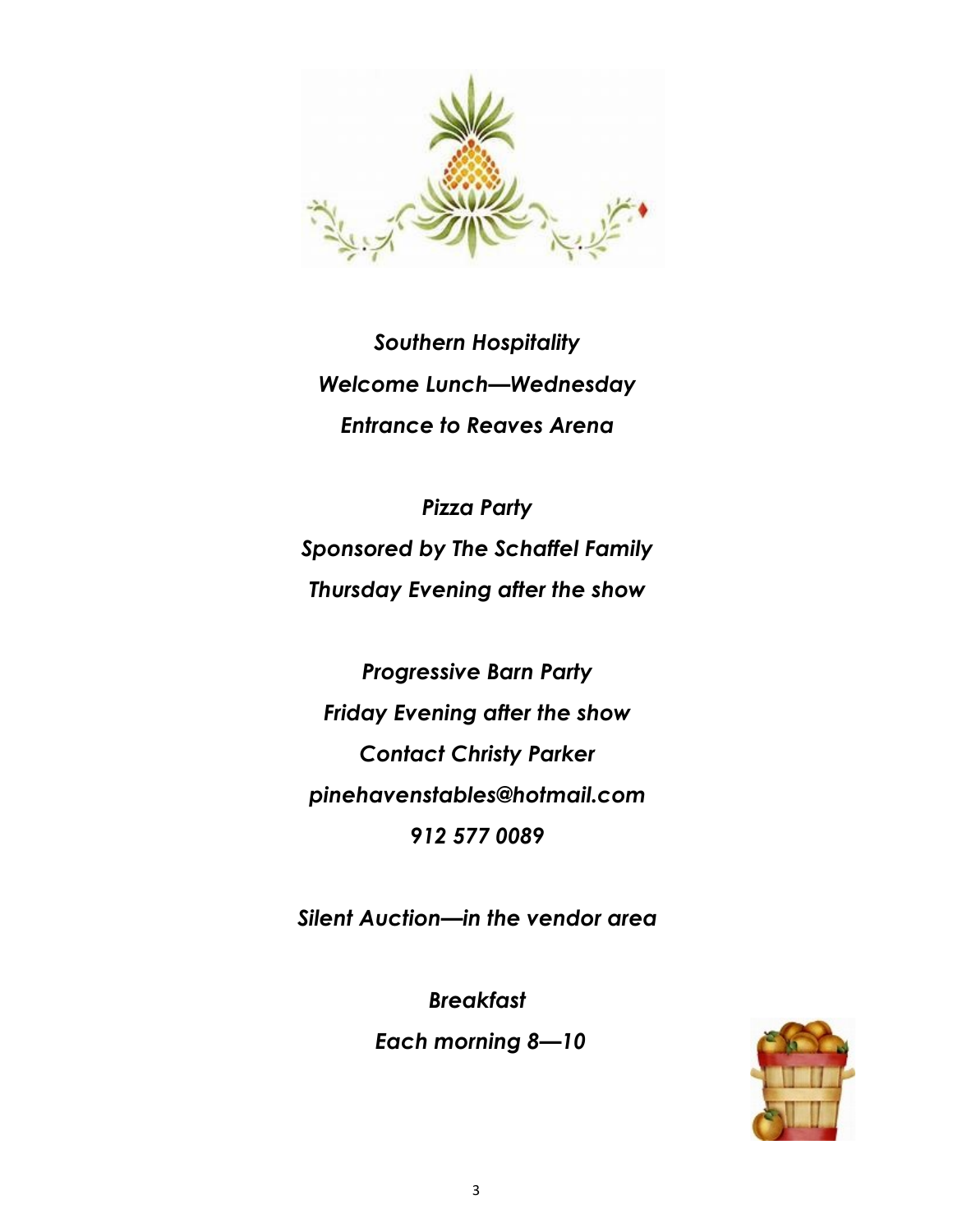#### Rules and Regulations

#### **Stalls**

## Available Monday March 30—Sunday April 5, 2020 Early Arrival Sunday March 29 (after 8am) \$20.00 per stall

#### Entries close March 16, 2020

- 1. Payment—no entries will be accepted and no stalls reserved unless accompanied by payment in full for stalls and entry fees. All horses must have a stall.
- 2. Refunds—in case of horses being entered and not exhibited, the stall fees are NOT refundable after the closing date. Any request to withdraw horses after the closing date and prior to April 1 must be supported by a Veterinarian Certificate giving a comprehensive diagnosis. Entry fees may be refunded or credited only on receipt of a Veterinarian Certificate.
- 3. Entries close March 16, 2020. Post entries will be accepted at an additional \$10.00 per horse.
- 4. Damages—all owners and exhibitors will be held responsible for any damage incurred by them or their agents to barns or other properties on the show grounds
- 5. Stalls will be available Monday March 30—Sunday April 5, 2020 for \$100.00 per stall. All stalls have doors. Early arrivals on Sunday March 29 (after 8am) will be charged \$20.00 per stall. No arrivals prior to Sunday March 29. Bedding will be available for purchase in the horse show office.
- 6. Office fee—a \$15.00 office fee will be charged per horse or academy rider. This amount is not refundable.
- 7. Every class offered herein will be conducted in the spirit of the USEF Rules and judged in accordance. The show manager/committee will act as Steward when any rule needs to be reviewed for clarification.
- 8. Horses—all horses must be serviceably sound. In case of suspected unsoundness the judge may, if he so desires, have the horse examined by the show veterinarian, and his decision will be final No exhibitor may use a Veterinarian's Statement to contradict the judges decision.
- 9. The Board of Directors reserves the right to decline any entry and to return any entry fees and/or stall fees before or during the show, without being liable for compensation. Three entries are necessary to fill a class unless otherwise stated, or the class may be declared void, at the option of the Board. If the entries in two or more classes of the same division are not sufficient to fill, the committee reserves the right to combine the classes.
- 10. The Board of Directors, Georgia National Fairgrounds and Agricenter, nor any sponsor will be responsible for any accident which may occur to any owner, rider, driver, caretaker, attendant, animal or equipment at the show. Warning—Under Georgia Law, an equine activity sponsor or equine professional is not liable for any injury to, or death of a participant in equine activities, pursuant to Chapter 12 of Title 4 of the Official Code of Georgia Annotated.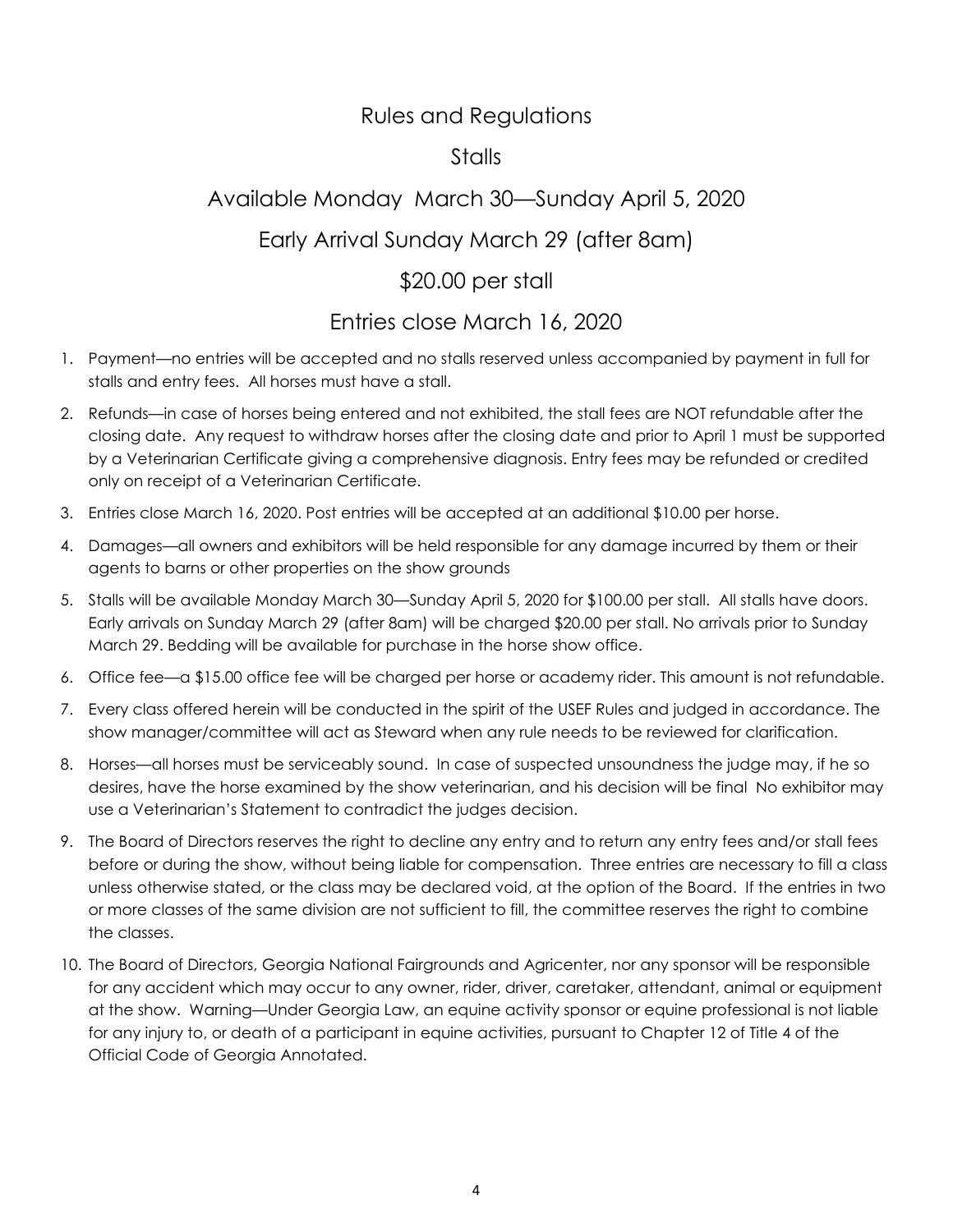- 11. Exhibitors are notified that any act of discourtesy or disobedience to the judge or officials, on the part of the owner, manager, rider, driver or caretaker shall be grounds to disqualify the horse and the owner shall forfeit all fees.
- 12. Should any question arise that is not provided for in these rules, the same shall be referred to the Board of Directors whose decision shall be final
- 13. All riders, drivers, attendants and caretakers shall be neatly and appropriately dressed upon entering the show ring.
- 14. Pets must remain on a leash at all times and are the owners responsibility. Dogs are not allowed in the Reeves Arena or warm up ring.
- 15. A valid negative Coggins test within one year of the show must accompany each horse and be available for inspection by the Georgia Department of Ag. Inspectors at the show grounds
- 16. All trucks, vans, and RVs after unloading, must park in designated parking areas.
- 17. All checks should be made payable to the Pro Am Horse Show. Returned checks will incur a \$50.00 handling fee. No one will be allowed to show with an outstanding balance. Management has the right to refuse a check from any exhibitor and require payment in cash or cashiers check.
- 18. Camper Hook Ups are available. For rates and information 478 987 3247
- 19. No person shall be allowed in the show ring during the time of judging except the exhibitors and those having official or requested duties to perform. No horse will be allowed in the show ring except at such hours posted in the show office. The gate to the show ring will remain open for two minutes after the first horse enters the ring, after which the gate will be closed. Any exhibitor not in the ring by that time will not be admitted. Please cooperate by being on time. No protest will be upheld, nor will any section be changed due to a PA Malfunction.
- 20. Golf carts while on the grounds must be operated by a licensed driver
- 21. Limit Horse/Rider—Open to horses/riders who have not won 6 first place ribbons at any multi day competition in any under saddle or driving class. Ribbons won in under saddle classes do not affect the status of driving classes. Conversly driving classes do not affect the status of riding classes.



Horse Show Stall Decoration Andy Carmen—317 437 5094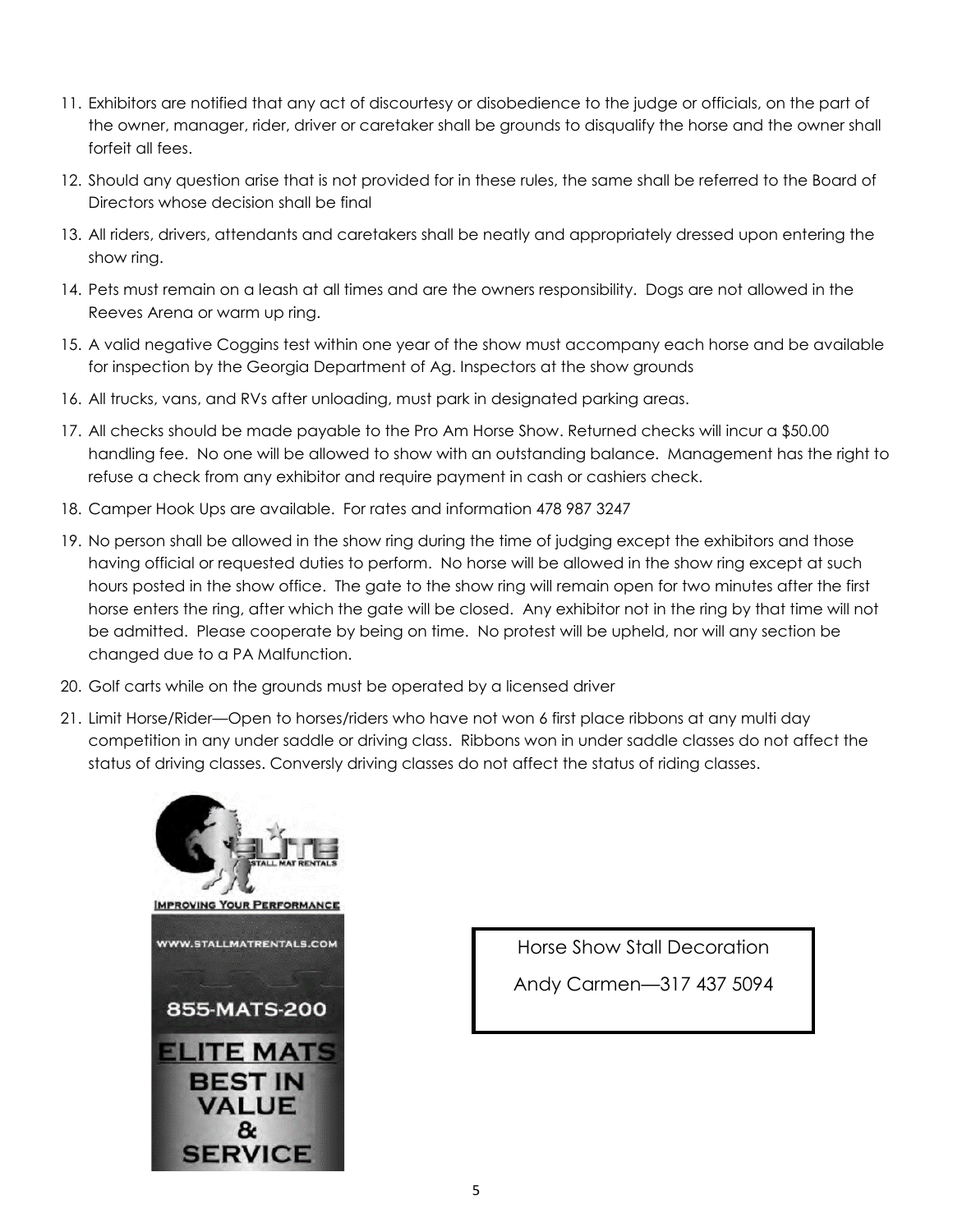- 1. ASB Three Gaited Ladies
- 2. ASB Three Gaited Park Junior Horse
- 3. ASB Five FL/GA O/T
- 4. UPHA Pleasure Challenge Cup
- 5 ASB Three Gaited Junior Horse
- 6. ASB Five Gaited Ladies
- 7. Hackney Pony Open
- 8. Open Western Pleasure
- 9. ASB Fine Harness Open
- 10. ASB Three Gaited Park Amateur
- 11. ASB Three Gaited FL/GA O/T
- 12. Harness Pony Open
- 13. ASB Three Gaited Park Open
- 14. ASB Ladies Amateur Five Gaited
- 15. Roadster to Bike Open
- 16. ASB Five Gaited Show Pleasure Adult
- 17. ASB Three Gaited Open
- 18. Roadster Pony Open
- 19. ASB Five Gaited Open

#### **Thursday 10:00 am**

- 20. Hackney Pony Pleasure Driving
- 21. ASB Three Gaited Park Limit Horse
- 22. ASB Three Gaited Country Pleasure FL/GA O/T
- 23. ASB Country Pleasure Driving
- 24. Open English Pleasure WT
- 25. Hackney Pony Amateur
- 26. Roadster Under Saddle
- 27. Open English Pleasure WTC
- 28. TBD
- 29. Roadster Pony Limit
- 30. ASB Three Gaited Park Pleasure Junior Horse
- 31. Harness Pony Amateur
- 32. ASB Five Gaited Show Pleasure FL/GA O/T
- 33. ASB Show Pleasure Driving
- 34. ASB Hunter Country Pleasure
- 35. Open Pleasure Driving
- 36. ASB Three Gaited Show Pleasure FL/GA O/T
- 37. ASB Five Gaited Limit Horse

#### **Thursday 7:00 pm**

- 38. Saddle Seat Equitation Walk/Trot 10 & Under
- 39. ASB Three Gaited Limit Horse
- 40. ASB Three Gaited Show Pleasure 13 & Under
- 41. Roadster Pony Amateur
- 42. ASB Three Gaited Country Pleasure Adult
- 43. ASB Three Gaited Show Pleasure 14-17
- 44. ASB Three Gaited Amateur
- 45. ASB Five Gaited Show Pleasure Junior Exhibitor
- 46. ASB Three Gaited Show Pleasure Adult
- 47. ASB Three Gaited Park Pleasure
- 48. Roadster to Bike Amateur
- 49. ASB Three Gaited Park Pleasure Amateur
- 50. ASB Three Gaited Junior Exhibitor
- 51. ASB Five Gaited Junior Horse
- 52. ASB Three Gaited Country Pleasure 14-17
- 53. ASB Fine Harness Amateur
- 54. ASB Three Gaited Park Junior Exhibitor
- 55. ASB Three Gaited Western Country Pleasure
- 56. ASB Five Gaited Junior Exhibitor
- 57. Roadster to Bike Limit
- 58. ASB Five Gaited Adult Amateur

#### **Friday 10:00 am**

- 59. Saddle Seat Pleasure Walk/Trot 12 & Under
- 60. UPHA Roadster Pony Classic
- 61. Open Western Pleasure Stake
- 62. ASB Three Gaited Country Pleasure 13 & Under
- 63. Open Pleasure Driving Stake
- 64. ASB Three Gaited Show Pleasure Limit Rider
- 65. AHHS Roadster Pony Medallion
- 66. Saddle & Bridle Hunter Classic
- 67. Three Gaited Pony
- 68. ASB Three Gaited Park Pleasure Limit Horse
- 69. Country Pleasure Walk/Trot 12 & Under
- 70. TBD
- 71. Open English Pleasure Walk/Trot Stake
- 72. ASB Five Gaited Country Pleasure
- 73. AHHS Hackney Pony Pleasure Driving Medallion
- 74. Five Gaited Pony
- 75. ASB Three Gaited Country Pleasure Limit Rider
- 76. Saddle Seat Equitation 13 & Under
- 77. Saddle Seat Equitation Adult
- 78. Three Gaited Pleasure Pony
- 79. Saddle Seat Pleasure Equitation 17 & Under
- 80.Five Gaited 3 Year Old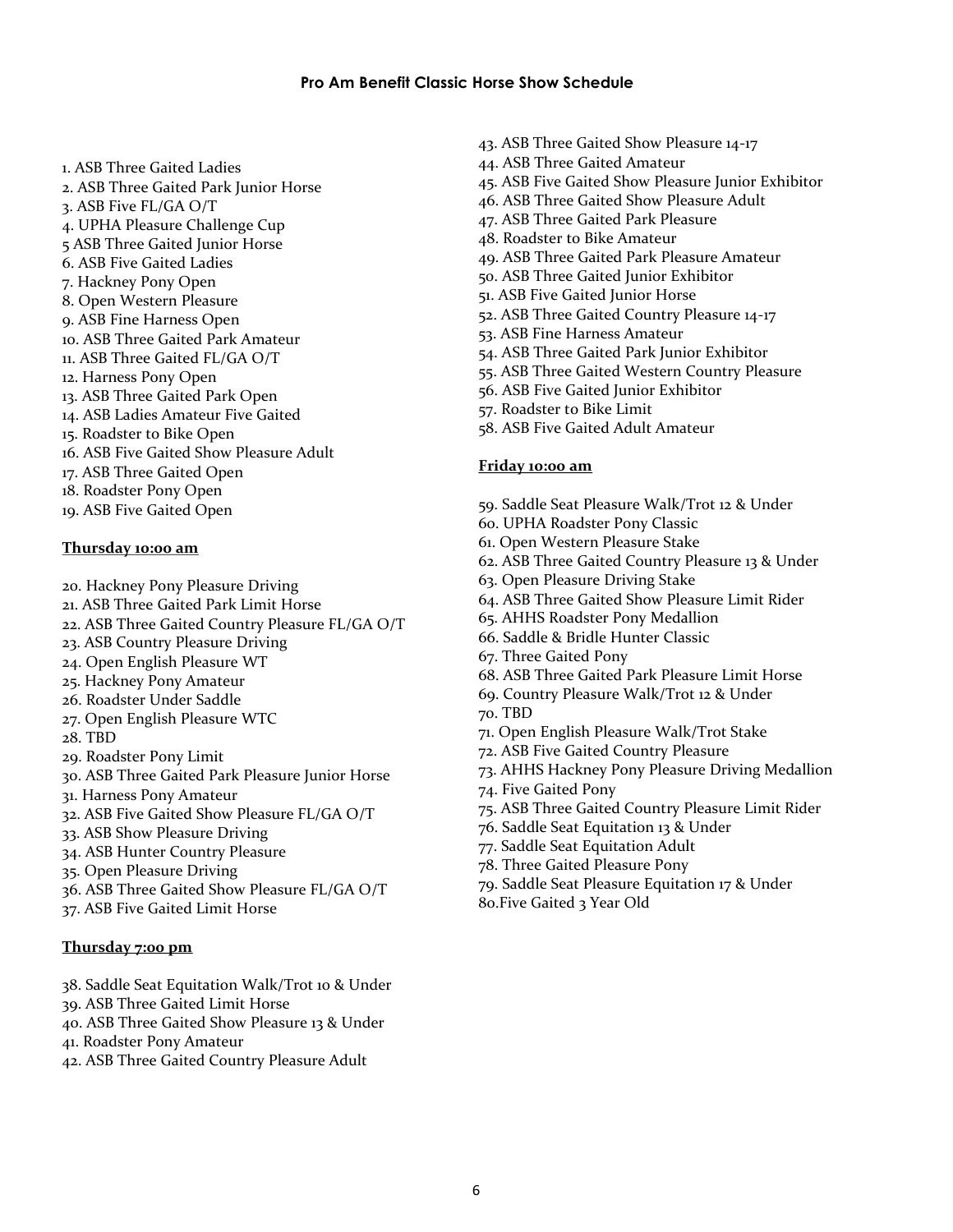#### **Friday 7:00 pm**

81. The Good Hands 82. ASB Three Gaited Park Amateur Stake 83. Saddle Seat Equitation 14-17 84. Roadster Pony Adult Amateur Stake 85. Saddle & Bridle Wm. Shatner Western Pleasure 86. ASB Three Gaited Ladies Stake 87. Saddle & Bridle Pleasure Medallion 88. ASB Three Gaited Park 3 Yr. Old 89. ASB Five Gaited Show Pleasure Adult Stake 90. ASB Fine Harness Junior Horse 91. ASB Three Gaited Show Pleasure 13 & Under Stake 92. ASB Three Gaited Park Pleasure 3 Yr. Old 93. ASB Show Pleasure Driving Stake 94. ASB Three Gaited Park Stake 95. ASB Country Pleasure Driving Stake 96. ASB Three Gaited 3 Yr. Old 97. ASB Three Gaited Show Pleasure 14-17 Stake 98. Hackney Pony Stake 99. Open English Pleasure Stake 100. ASB Five Gaited Ladies Stake

#### **Saturday 10:00 am**

101. Country Pleasure Walk/Trot 12 & Under Stake

- 102. Saddle Seat Equitation Adult Championship
- 103. AHHS Roadster Pony Under Saddle Medallion
- 104. Five Gaited Pony Stake
- 105. UPHA Challenge Cup
- 106. Three Gaited Pleasure Pony Stake
- 107. ASB Three Gaited Country Pl. Limit Rider Stake 108. TBD
- 109. UPHA Walk/Trot Challenge Cup
- 110. ASB Hunter Country Pleasure Stake
- 111. Three Gaited Pony Stake
- 112. ASB Three Gaited Show Pleasure Limit Rider Stake
- 113. Saddle Seat Walk/Trot Pleasure 12 & Under Stake
- 114. ASB Three Gaited Park Pleasure Amateur Stake
- 115. ASB Five Gaited Country Pleasure Stake
- 116. Senior Horse Class
- 117. UPHA Exceptional Challenge Cup (without assistance)
- 118. Exceptional Showmanship
- 119. SESHA Medallion

#### **Academy – 30 minutes after class 119**

- 120. Lead Line
- 121. Walk/Trot Showmanship Lead Line 8 & Under
- 122. Walk/Trot Equitation Lead Line 8 & Under
- 123. Showmanship Driving
- 124. Reinsmanship Driving
- 125. Showmanship WTC Adult
- 126. Equitation WTC Adult
- 127. Showmanship WTC 17 & Under
- 128. Equitation WTC 17 & Under
- 129. WTC Championship
- 130. Showmanship WT 14 & Over
- 131. Equitation WT 14 & Over
- 132. WT 14 & Over Championship
- 133. Showmanship WT 11-13
- 134. Equitation WT 11-13
- 135. Showmanship WT 9-10
- 136. Equitation WT 9-10
- 137. Showmanship WT 8 & Under
- 138. Equitation WT 8 & Under
- 139. Hunt Seat Showmanship WT
- 140. Hunt Seat Equitation WT
- 141. WT 13 & Under Championship

#### **Saturday 7:00 pm**

- 142. Equitation Championship
- 143. Ladies Amateur Five Gaited Stake
- 144. Hackney Pony Pleasure Driving Championship
- 145. ASB Three Gaited Country Pleasure Adult Stake
- 146. ASB Three Gaited Park Junior Exhibitor Stake
- 147. Roadster to Bike Amateur Stake
- 148. ASB Three Gaited Country Pleasure 13 & Under Stake
- 149. ASB Western Country Pleasure Stake
- 150. Harness Pony Stake
- 151. ASB Five Gaited Junior Exhibitor Stake
- 152. Roadster Pony Junior Exhibitor Stake
- 153. ASB Fine Harness Jackpot
- 154. ASB Three Gaited Country Pleasure 14-17 Stake
- 155. ASB Three Gaited Show Pleasure Adult Stake
- 156. ASB Three Gaited Amateur Stake
- 157. Roadster Under Saddle Stake
- 158. ASB Five Gaited Show Pleasure Jr. Exhibitor Stake
- 159. ASB Three Gaited Jackpot
- 160. ASB Three Gaited Junior Exhibitor Stake
- 161. Roadster Pony Stake
- 162. ASB Five Gaited Amateur Stake
- 163. ASB Three Gaited Park Pleasure Stake
- 164. Roadster to Bike Jackpot
- 165. Five Gaited Jackpot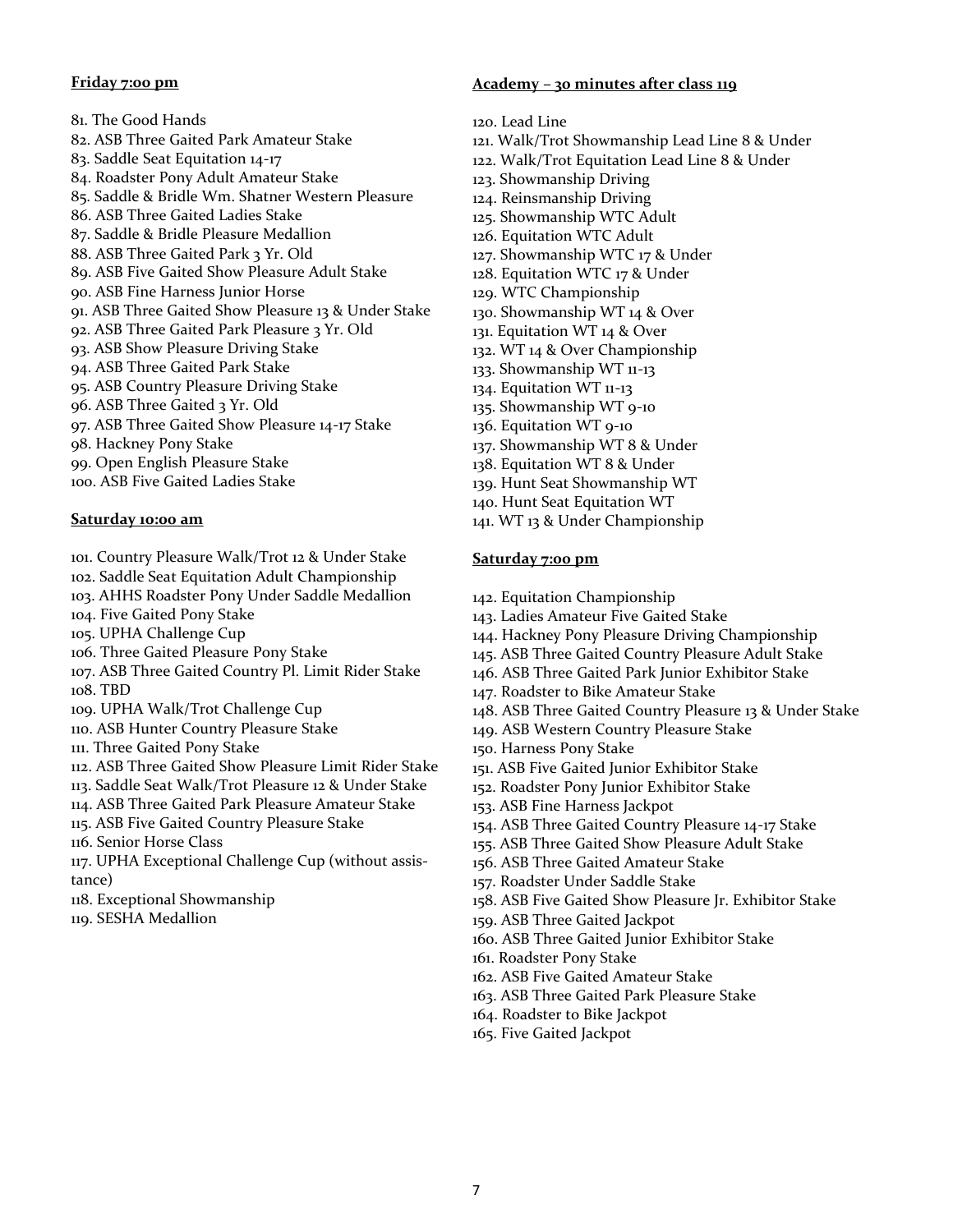## American Saddlebred Division

## Five Gaited

| 3   | Five Gaited FL/GA O/T                                                                                        | Wednesday Evening        | Entry Fee $$40.00$       |
|-----|--------------------------------------------------------------------------------------------------------------|--------------------------|--------------------------|
|     | Horse must be owned by a<br>resident of FL or GA and<br>trained in FL or GA                                  |                          |                          |
| 6   | <b>Five Gaited Ladies</b>                                                                                    | Wednesday Evening        | Entry Fee \$40.00        |
| 14  | <b>Five Gaited Ladies Amateur</b>                                                                            | <b>Wednesday Evening</b> | Entry Fee $$40.00$       |
| 19  | Five Gaited Open                                                                                             | Wednesday Evening        | Entry Fee $$40.00$       |
| 37  | <b>Five Gaited Limit Horse</b>                                                                               | <b>Thursday Morning</b>  | Entry Fee \$40.00        |
| 51  | <b>Five Gaited Junior Horse</b>                                                                              | <b>Thursday Evening</b>  | Entry Fee \$40.00        |
| 56  | <b>Five Gaited Junior Exhibitor</b>                                                                          | Thursday Evening         | Entry Fee \$40.00        |
| 58  | <b>Five Gaited Adult Amateur</b>                                                                             | <b>Thursday Evening</b>  | Entry Fe \$40.00         |
| 80  | <b>Five Gaited Three Year Old</b>                                                                            | Friday Morning           | Entry Fee \$40.00        |
| 100 | <b>Five Gaited Ladies Stake</b>                                                                              | Friday Night             | <b>Entry Fee \$50.00</b> |
| 143 | Must have been entered,<br>shown and judged in Cl. 6<br><b>Five Gaited Ladies Amateur</b><br>Stake           | Saturday Evening         | Entry Fee $$50.00$       |
| 151 | Must have been entered,<br>shown and judged in Cl. 14<br><b>Five Gaited Junior Exhibitor</b><br><b>Stake</b> | Saturday Evening         | <b>Entry Fee \$50.00</b> |
|     | Must have been qualified by<br>a Jr. Exhib. in this division<br>162 Five Gaited Adult Amateur<br>Stake       | Saturday Evening         | Entry Fee $$50.00$       |
|     | Must have been qualified by<br>an Amateur in this division-<br>except Class 14                               |                          |                          |
|     | 165 Five Gaited Stake                                                                                        | Saturday Evening         | Entry Fee $$75.00$       |
|     | It is not necessary to qualify<br>for this class                                                             | 8                        |                          |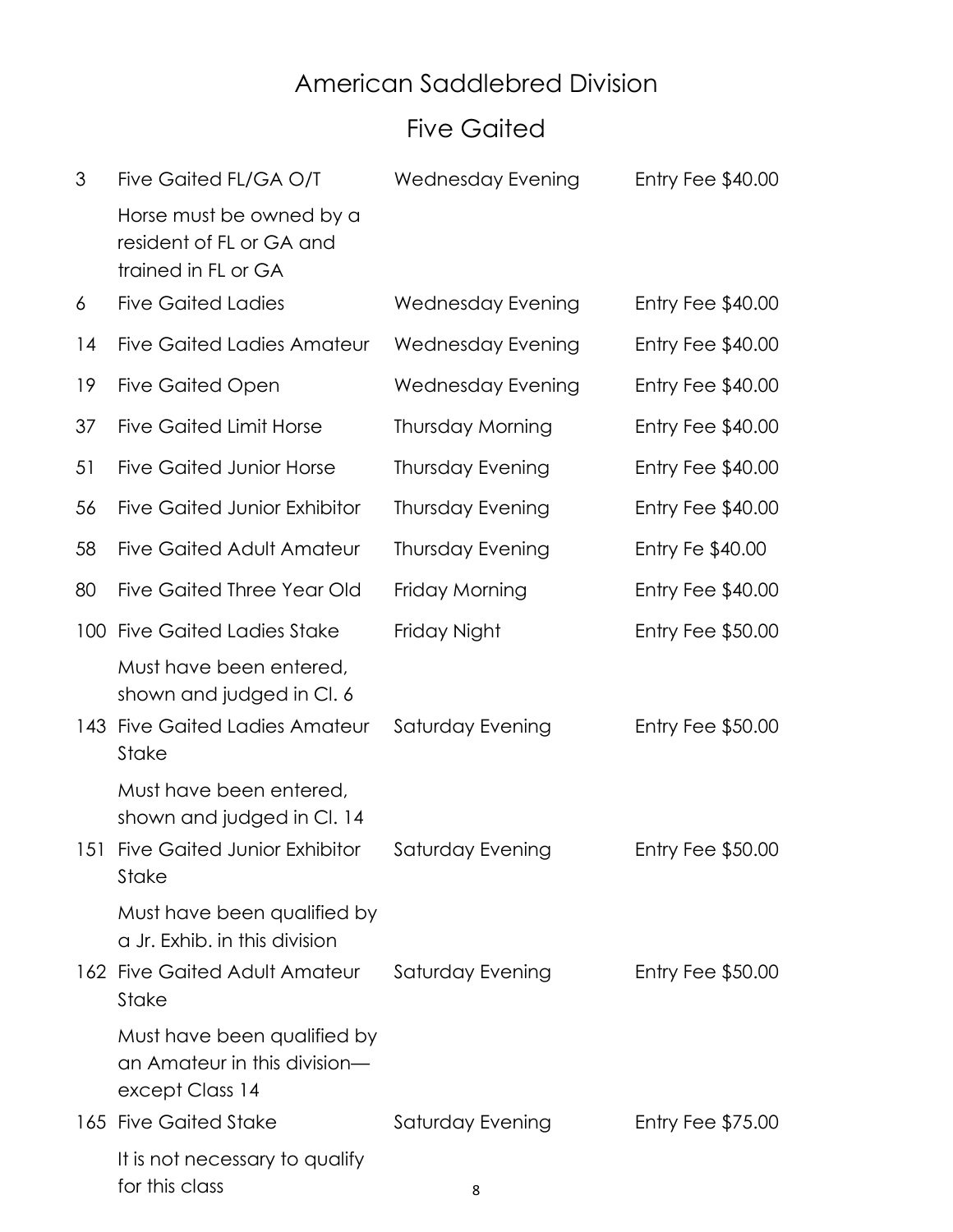### Three Gaited

| $\mathbf{1}$ | <b>Three Gaited Ladies</b>                                                                 | Wednesday Evening        | Entry Fee \$40.00        |
|--------------|--------------------------------------------------------------------------------------------|--------------------------|--------------------------|
| 5            | <b>Three Gaited Junior Horse</b>                                                           | Wednesday Evening        | Entry Fee \$40.00        |
| 11           | Three Gaited FL/GA O/T                                                                     | <b>Wednesday Evening</b> | Entry Fee \$40.00        |
|              | Horse must be owned by a resident<br>of FL or GA and trained in FL or GA                   |                          |                          |
| 17           | <b>Three Gaited Open</b>                                                                   | Wednesday Evening        | Entry Fee \$40.00        |
| 39           | <b>Three Gaited Limit Horse</b>                                                            | <b>Thursday Evening</b>  | Entry Fee \$40.00        |
| 44           | <b>Three Gaited Adult Amateur</b>                                                          | <b>Thursday Evening</b>  | Entry Fee \$40.00        |
| 50           | <b>Three Gaited Junior Exhibitor</b>                                                       | <b>Thursday Evening</b>  | Entry Fee \$40.00        |
| 86           | <b>Three Gaited Ladies Stake</b>                                                           | Friday Evening           | <b>Entry Fee \$50.00</b> |
| 96           | <b>Three Gaited Three Year Old</b>                                                         | Friday Evening           | Entry Fee \$40.00        |
| 156          | <b>Three Gaited Adult Amateur Stake</b>                                                    | Saturday Evening         | <b>Entry Fee \$50.00</b> |
|              | Must have been entered, shown and<br>judged by an Amateur in any class in<br>this division |                          |                          |
| 159          | <b>Three Gaited Stake</b>                                                                  | Saturday Evening         | <b>Entry Fee \$75.00</b> |
| 160          | Not necessary to qualify for this class<br>Three Gaited Jr. Exhibitor Stake                | Saturday Evening         | <b>Entry Fee \$50.00</b> |
|              | Must have been entered, shown and<br>judged in a Jr. Exhib. in this division               |                          |                          |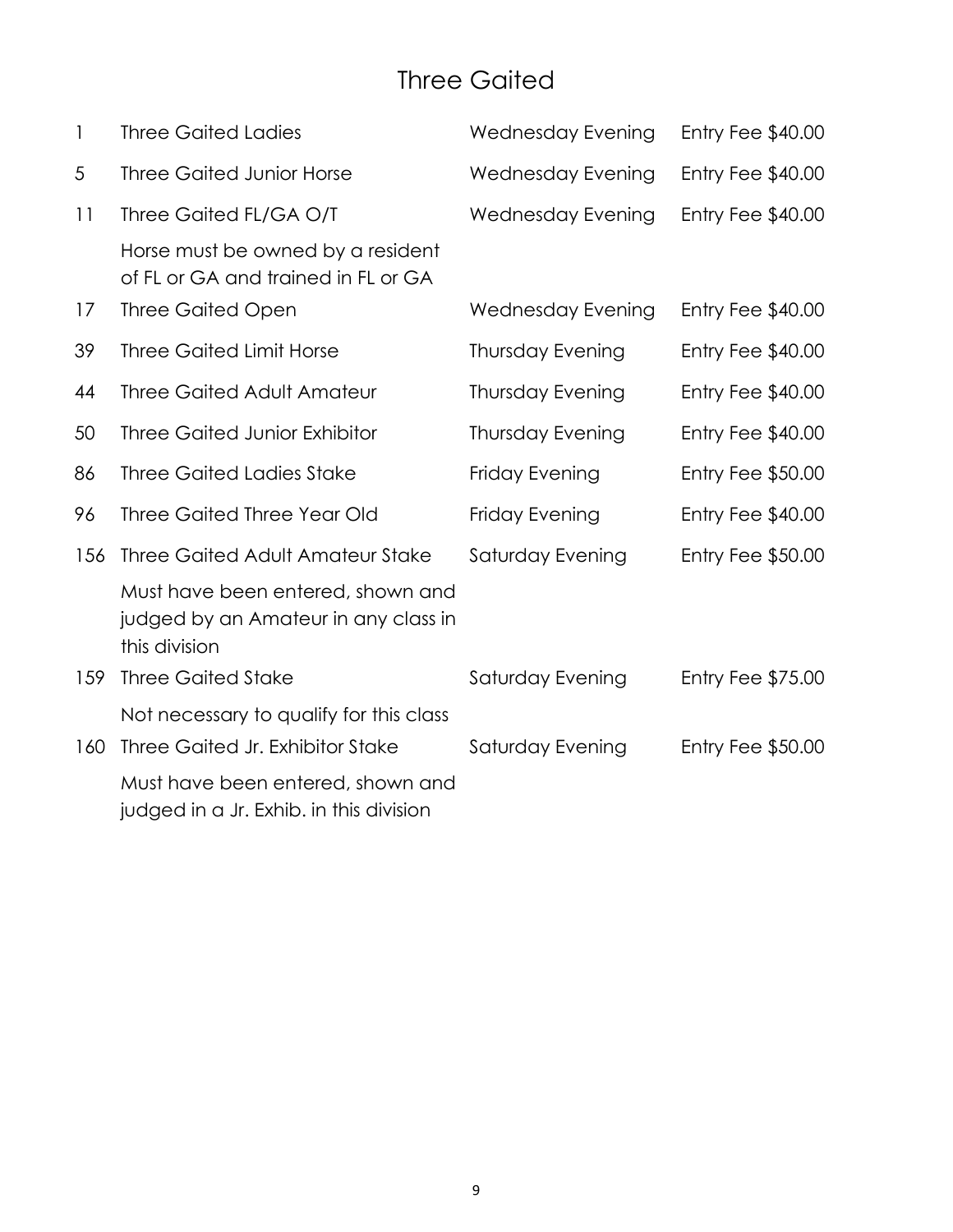## ASB Three Gaited Park

| $\overline{2}$ | <b>Three Gaited Park Junior Horse</b>                                           | Wednesday Evening        | Entry Fee $$40.00$ |
|----------------|---------------------------------------------------------------------------------|--------------------------|--------------------|
| 10             | <b>Three Gaited Park Adult Amateur</b>                                          | <b>Wednesday Evening</b> | Entry Fee \$40.00  |
| 13             | <b>Three Gaited Park Open</b>                                                   | Wednesday Evening        | Entry Fee \$40.00  |
| 21             | <b>Three Gaited Park Limit Horse</b>                                            | <b>Thursday Morning</b>  | Entry Fee \$40.00  |
| 54             | <b>Three Gaited Park Junior Exhibitor</b>                                       | <b>Thursday Evening</b>  | Entry Fee \$40.00  |
| 82             | <b>Three Gaited Park Adult Amateur</b><br><b>Stake</b>                          | Friday Evening           | Entry Fee \$50.00  |
|                | Must have been entered, shown<br>and judged by an Adult Am. in this<br>division |                          |                    |
| 88             | Three Gaited Park Three Year Old                                                | Friday Evening           | Entry Fee $$40.00$ |
| 94             | <b>Three Gaited Park Stake</b>                                                  | Friday Evening           | Entry Fee \$50.00  |
|                | Must have been entered, shown<br>and judged in any class in this                |                          |                    |
|                | division                                                                        |                          |                    |
| 146            | Three Gaited Park Jr. Exhibitor Stake                                           | Saturday Evening         | Entry Fee $$50.00$ |
|                | Must have been entered, shown<br>and judged by a Jr. Exhib. in this             |                          |                    |
|                | division                                                                        |                          |                    |
|                |                                                                                 | Directions:              |                    |
|                | Go south out of Atlanta-I 75                                                    |                          |                    |
|                | Take Exit 35                                                                    |                          |                    |
|                | Take a left onto Larry Walker Parkway                                           |                          |                    |
|                | East about 1 mile—the fairgrounds will be on your right                         |                          |                    |
|                | For more detailed directions -                                                  |                          |                    |

www.gnfa.com

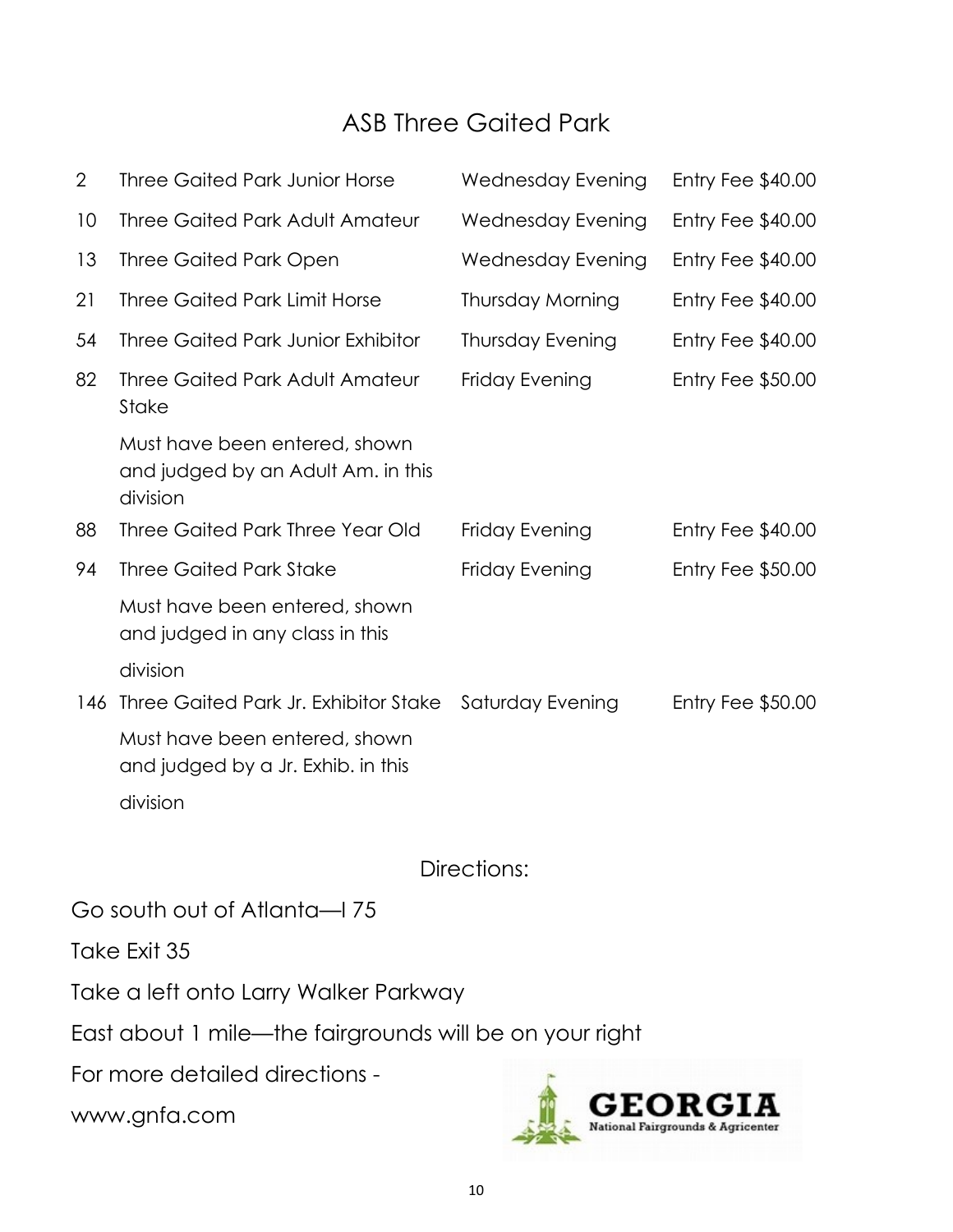#### ASB Park Pleasure

| 30 | Three Gaited Park Pleasure Junior Horse                                | Thursday Morning Entry Fee \$40.00 |                    |  |
|----|------------------------------------------------------------------------|------------------------------------|--------------------|--|
| 47 | Three Gaited Park Pleasure Open                                        | Thursday Morning Entry Fee \$40.00 |                    |  |
| 49 | Three Gaited Park Pleasure Amateur                                     | Thursday Morning Entry Fee \$40.00 |                    |  |
| 68 | Three Gaited Park Pleasure Limit Horse                                 | Friday Morning                     | Entry Fee $$40.00$ |  |
| 92 | Three Gaited Park Pleasure Three Year Old Friday Evening               |                                    | Entry Fee $$40.00$ |  |
|    | 114 Three Gaited Park Pleasure Amateur<br>Stake                        | Saturday<br>Morning                | Entry Fee $$50.00$ |  |
|    | Must have been entered, shown and<br>judged by an Am. in this division |                                    |                    |  |
|    | 163 Three Gaited Park Pleasure Stake                                   | Saturday Evening Entry Fee \$50.00 |                    |  |
|    | Must have been entered, shown and<br>judged in this division           |                                    |                    |  |

#### Fine Harness

| 9  | Fine Harness Open                             | Wednesday Evening Entry Fee \$40.00 |                          |
|----|-----------------------------------------------|-------------------------------------|--------------------------|
| 53 | Fine Harness Amateur                          | <b>Thursday Evening</b>             | Entry Fee \$40.00        |
| 90 | Fine Harness Junior Horse                     | Friday Evening                      | Entry Fee $$40.00$       |
|    | 153 Fine Harness Stake                        | Saturday Evening                    | <b>Entry Fee \$75.00</b> |
|    | It is not necessary to qualify for this class |                                     |                          |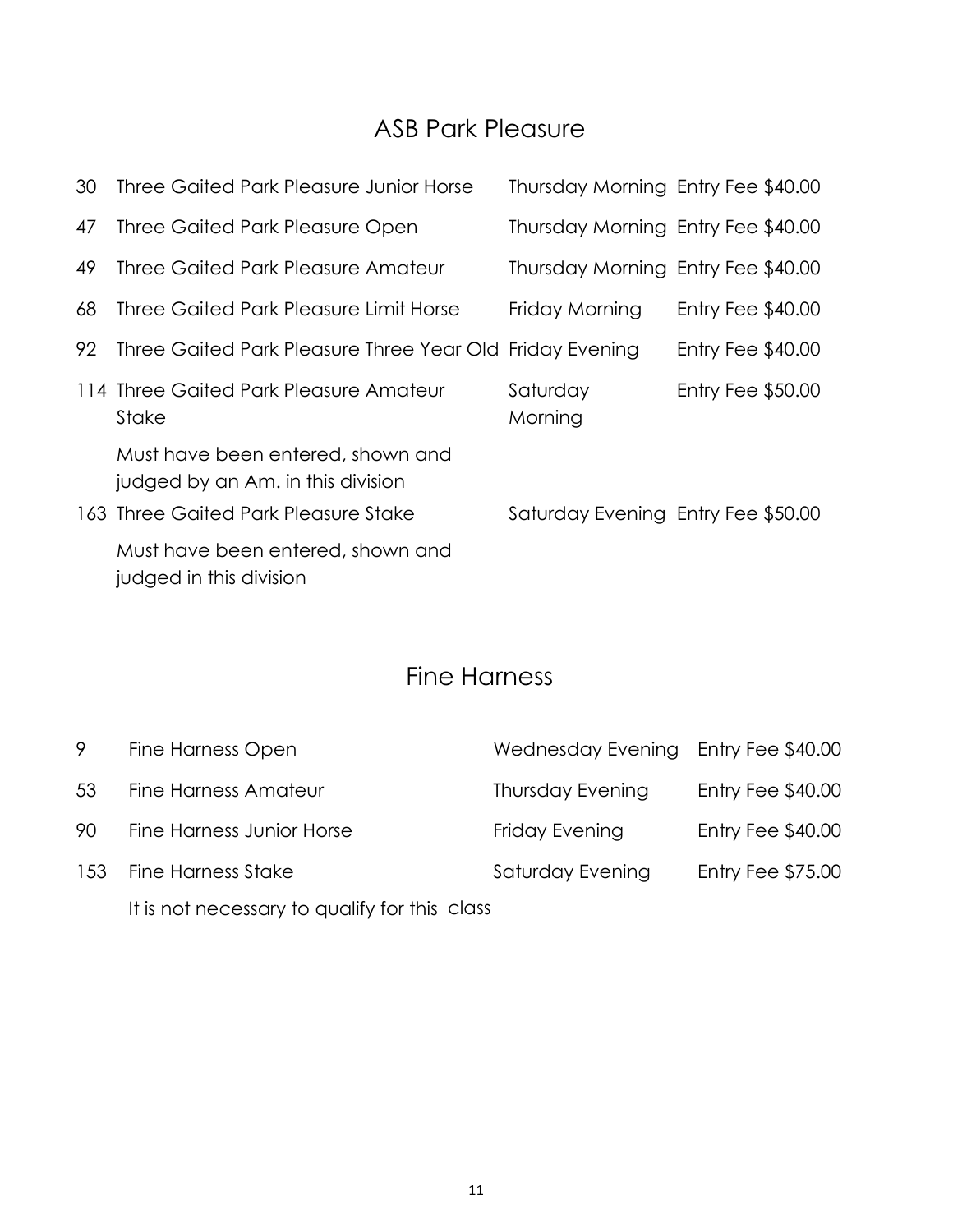#### Show Pleasure Division

| 16 | Five Gaited Show Pleasure Adult Wednesday Evening                                     |                         | Entry Fee $$40.00$       |
|----|---------------------------------------------------------------------------------------|-------------------------|--------------------------|
| 32 | Five Gaited Show Pleasure FL/<br>GA O/T                                               | <b>Thursday Morning</b> | Entry Fee $$40.00$       |
|    | Must be owned by a resident of<br>FL or GA and trained in FL or GA                    |                         |                          |
| 33 | <b>Show Pleasure Driving</b>                                                          | <b>Thursday Morning</b> | Entry Fee $$40.00$       |
| 36 | Three Gaited Show Pleasure FL/<br>GA O/T                                              | Thursday Morning        | Entry Fee \$40.00        |
|    | Must be owned by a resident of<br>FL or GA and trained in FL or GA                    |                         |                          |
| 40 | <b>Three Gaited Show Pleasure</b>                                                     | <b>Thursday Evening</b> | Entry Fee \$40.00        |
|    | 13 & Under                                                                            |                         |                          |
| 43 | <b>Three Gaited Show Pleasure</b>                                                     | <b>Thursday Evening</b> | Entry Fee $$40.00$       |
| 45 | <b>Five Gaited Show Pleasure</b>                                                      | <b>Thursday Evening</b> | Entry Fee $$40.00$       |
| 46 | <b>Three Gaited Show Pleasure</b><br>Adult                                            | Thursday Evening        | Entry Fee $$40.00$       |
| 64 | <b>Three Gaited Show Pleasure</b>                                                     | Friday Morning          | Entry Fee \$40.00        |
| 89 | <b>Three Gaited Show Pleasure</b><br><b>Adult Stake</b>                               | Friday Evening          | <b>Entry Fee \$50.00</b> |
|    | Must have been entered, shown<br>and judged in class 16 or 32 by<br>an adult          |                         |                          |
| 91 | <b>Three Gaited Show Pleasure</b>                                                     | Friday Evening          | Entry Fee $$50.00$       |
|    | 13 & Under Stake                                                                      |                         |                          |
|    | Must have been entered shown<br>and judged in class 40 or 36 by<br>a rider 13 & Under |                         |                          |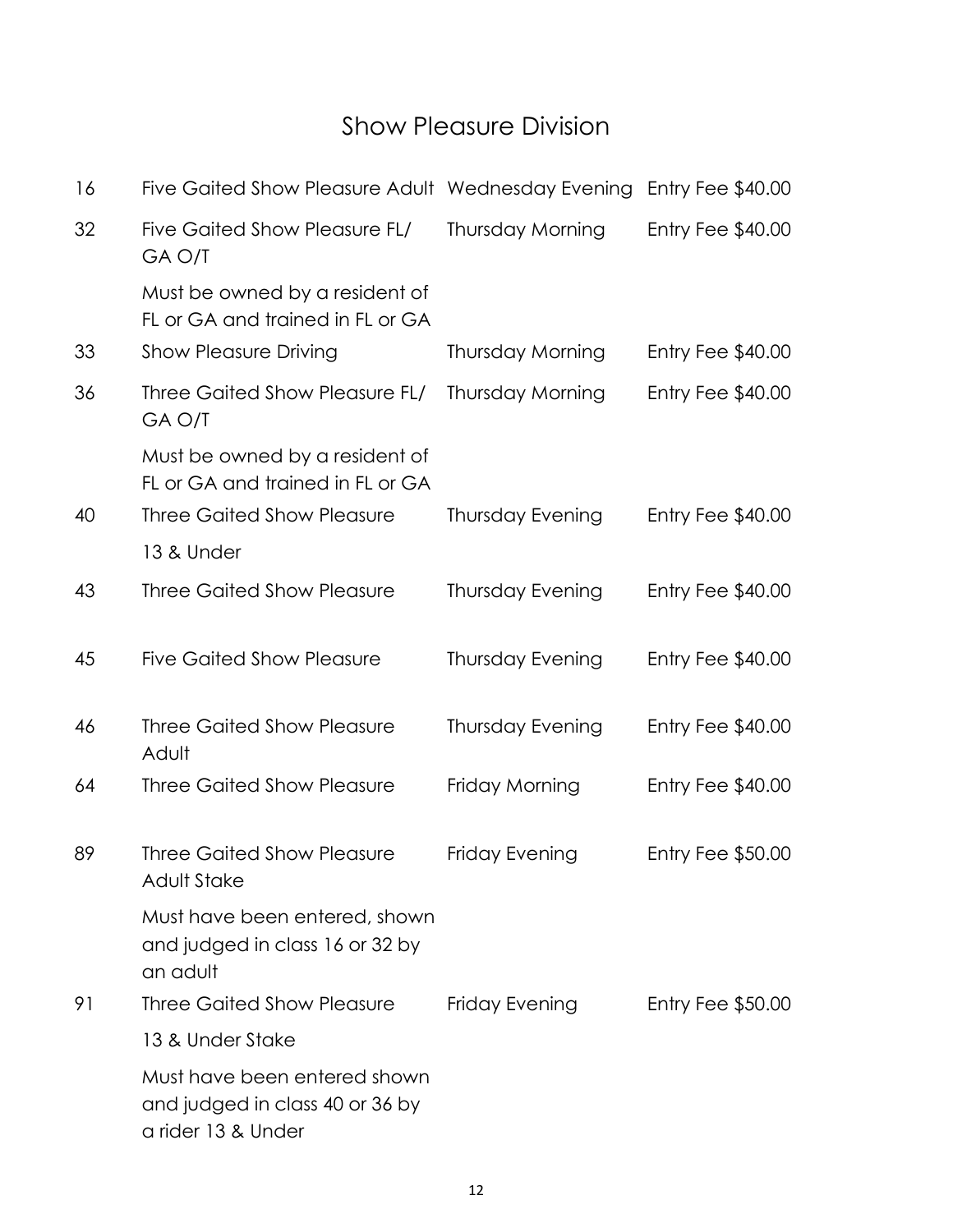| 93  | <b>Show Pleasure Driving Stake</b>                                                 | Friday Evening   | Entry Fee $$50.00$       |
|-----|------------------------------------------------------------------------------------|------------------|--------------------------|
|     | Must have been entered, shown and<br>judged in Cl. 33                              |                  |                          |
| 97  | Three Gaited Show Pleasure 14-17<br>Stake                                          | Friday Evening   | Entry Fee $$50.00$       |
|     | Must have been entered, shown and<br>judged in Class 43 or 36 by a rider 14-<br>17 |                  |                          |
| 112 | Three Gaited Show Pleasure Limit Rider Saturday Morning<br>Stake                   |                  | Entry Fee $$50.00$       |
|     | Must have been entered, shown and<br>judged in class 64                            |                  |                          |
| 155 | Three Gaited Show Pleasure Adult<br>Stake                                          | Saturday Evening | <b>Entry Fee \$50.00</b> |
|     | Must have been entered, shown and<br>judged in class 46 or 36 by an adult          |                  |                          |
| 158 | Five Gaited Show Pleasure Junior                                                   | Saturday Evening | Entry Fee $$50.00$       |
|     | <b>Exhibitor Stake</b>                                                             |                  |                          |
|     | Must have been entered, shown and<br>judged in class 45 or 32 by a Jr. Exhib.      |                  |                          |

## Country Pleasure Division

| 22 | Three Gaited Country Pleasure FL/<br>GA O/T<br>Must be owned by a resident of FL or | Thursday Morning        | Entry Fee \$40.00 |
|----|-------------------------------------------------------------------------------------|-------------------------|-------------------|
| 23 | <b>Country Pleasure Driving</b>                                                     | Thursday Morning        | Entry Fee\$40.00  |
| 34 | <b>Hunter Country Pleasure</b>                                                      | <b>Thursday Morning</b> | Entry Fee \$40.00 |
| 42 | Three Gaited Country Pleasure Adult Thursday Evening                                |                         | Entry Fee \$40.00 |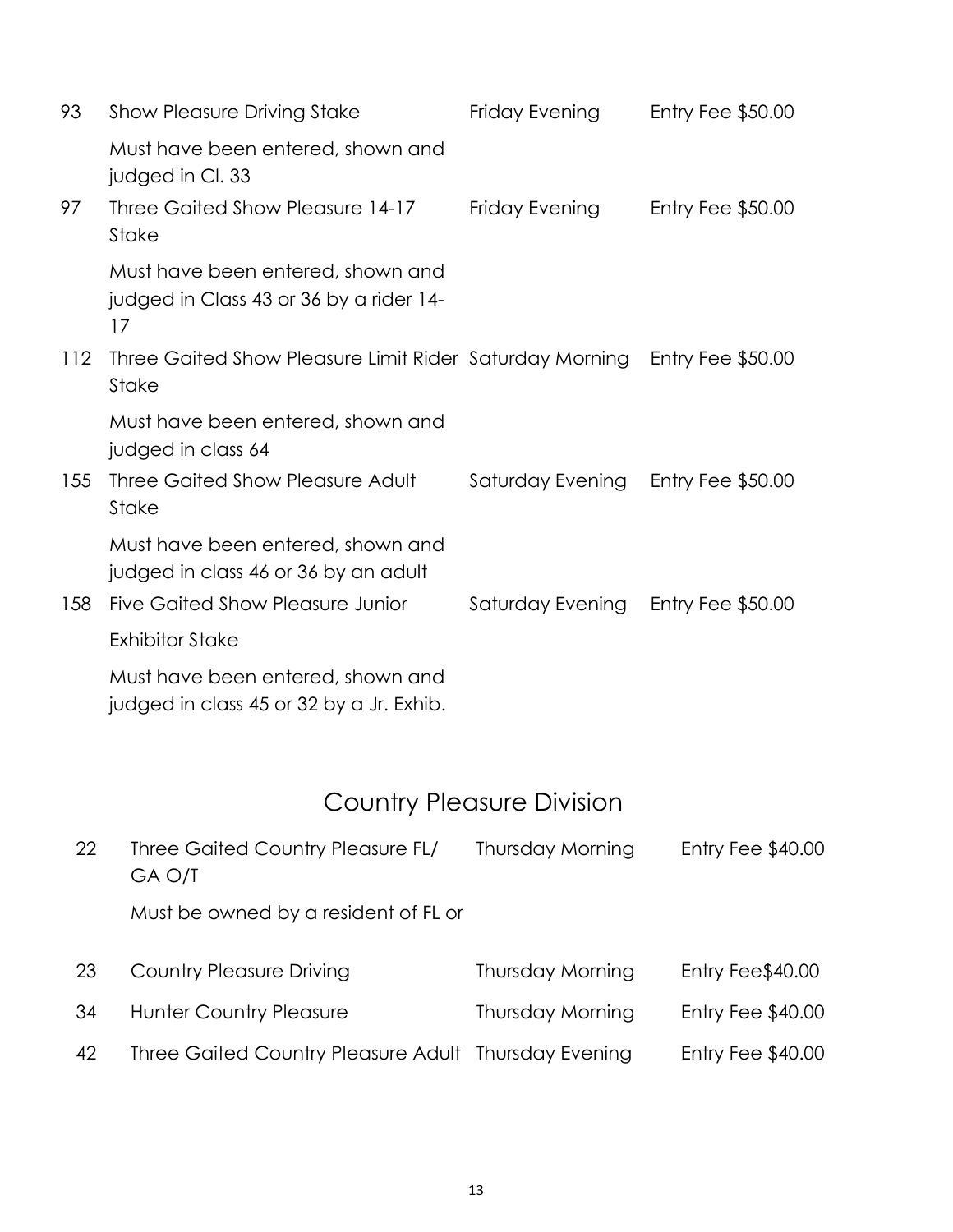| 52  | <b>Three Gaited Country Pleasure</b>                                       | <b>Thursday Evening</b> | Entry Fee \$40.00        |
|-----|----------------------------------------------------------------------------|-------------------------|--------------------------|
|     | $14-17$                                                                    |                         |                          |
| 55  | <b>Three Gaited Western Country</b>                                        | <b>Thursday Evening</b> | Entry Fee \$40.00        |
|     | Pleasure                                                                   |                         |                          |
| 62  | <b>Three Gaited Country Pleasure</b>                                       | Friday Morning          | Entry Fee \$40.00        |
|     | 13 & Under                                                                 |                         |                          |
| 66  | Saddle & Bridle's Hunt Seat Classic                                        | Friday Morning          | Entry Fee \$40.00        |
| 72  | <b>Five Gaited Country Pleasure</b>                                        | Friday Morning          | Entry Fee $$40.00$       |
| 75  | Three Gaited Country Pleasure Limit Friday Morning<br>Rider                |                         | Entry Fee \$40.00        |
| 85  | Saddle & Bridle Wm. Shatner                                                | Friday Evening          | Entry Fee $$40.00$       |
|     | Western Pleasure                                                           |                         |                          |
| 95  | <b>Country Pleasure Driving Stake</b>                                      | Friday Evening          | <b>Entry Fee \$50.00</b> |
|     | Must have been entered, shown<br>and judged in class 23                    |                         |                          |
| 107 | Three Gaited Country Pleasure Limit Saturday Morning<br><b>Rider Stake</b> |                         | Entry Fee \$50.00        |
|     | Must have been entered, shown<br>and judged in class 75                    |                         |                          |
| 110 | Hunter Country Pleasure Stake                                              | Saturday Morning        | Entry Fee $$50.00$       |
|     | Must have been entered, shown<br>and judged in class 34 or 66              |                         |                          |
| 115 | <b>Five Gaited Country Pleasure Stake</b>                                  | Saturday Morning        | Entry Fee \$50.00        |
|     | Must have been entered, shown<br>and judged in class 72                    |                         |                          |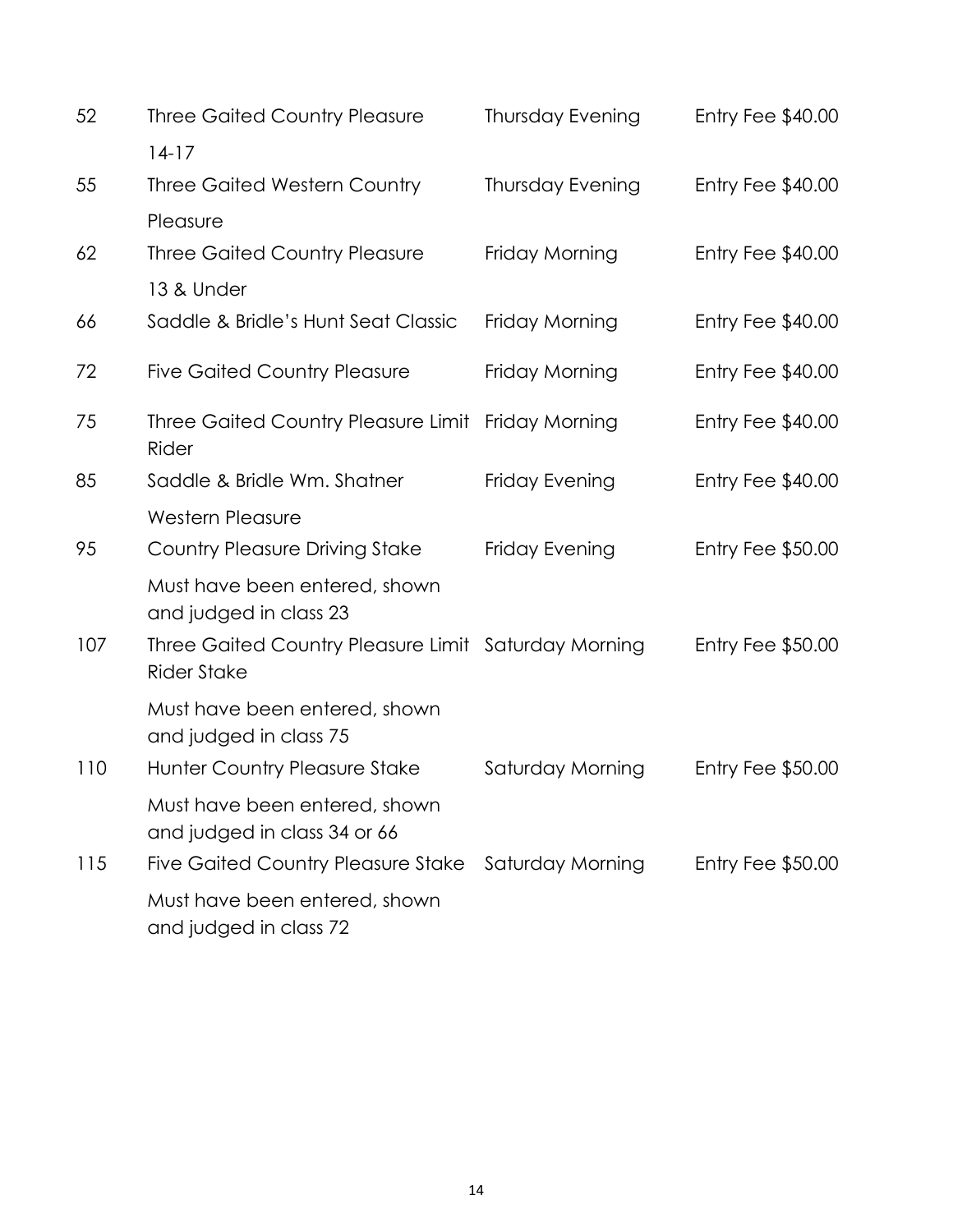| 145 | Three Gaited Country Pleasure Adult<br>Stake                                               | Saturday Evening | Entry Fee $$50.00$ |
|-----|--------------------------------------------------------------------------------------------|------------------|--------------------|
|     | Must have been entered, shown and<br>judged in class 42 or 22 if shown by an               |                  |                    |
| 148 | <b>Three Gaited Country Pleasure</b>                                                       | Saturday Evening | Entry Fee $$50.00$ |
|     | 13 & Under Stake                                                                           |                  |                    |
|     | Must have been entered, shown and<br>judged in class 62 or 22 if shown by a                |                  |                    |
| 149 | Three Gaited Western Country Pleasure Saturday Evening<br><b>Stake</b>                     |                  | Entry Fee $$50.00$ |
|     | Must have been entered, shown and<br>judged in class 55 or 85                              |                  |                    |
| 154 | Three Gaited Country Pleasure 14-17<br><b>Stake</b>                                        | Saturday Evening | Entry Fee $$50.00$ |
|     | Must have been entered, shown and<br>judged in class 52 or 22 if shown by a<br>rider 14-17 |                  |                    |

## Saddlebred Type Pony

| 67  | Three Gaited Pony                                       | Friday Morning   | Entry Fee $$40.00$ |
|-----|---------------------------------------------------------|------------------|--------------------|
| 74  | <b>Five Gaited Pony</b>                                 | Friday Morning   | Entry Fee $$40.00$ |
| 104 | Five Gaited Pony Stake                                  | Saturday Morning | Entry Fee $$50.00$ |
|     | Must have been entered, shown and<br>judged in class 74 |                  |                    |
| 111 | Three Gaited Pony Stake                                 | Saturday Morning | Entry Fee $$50.00$ |
|     | Must have been entered, shown and<br>judged in class 67 |                  |                    |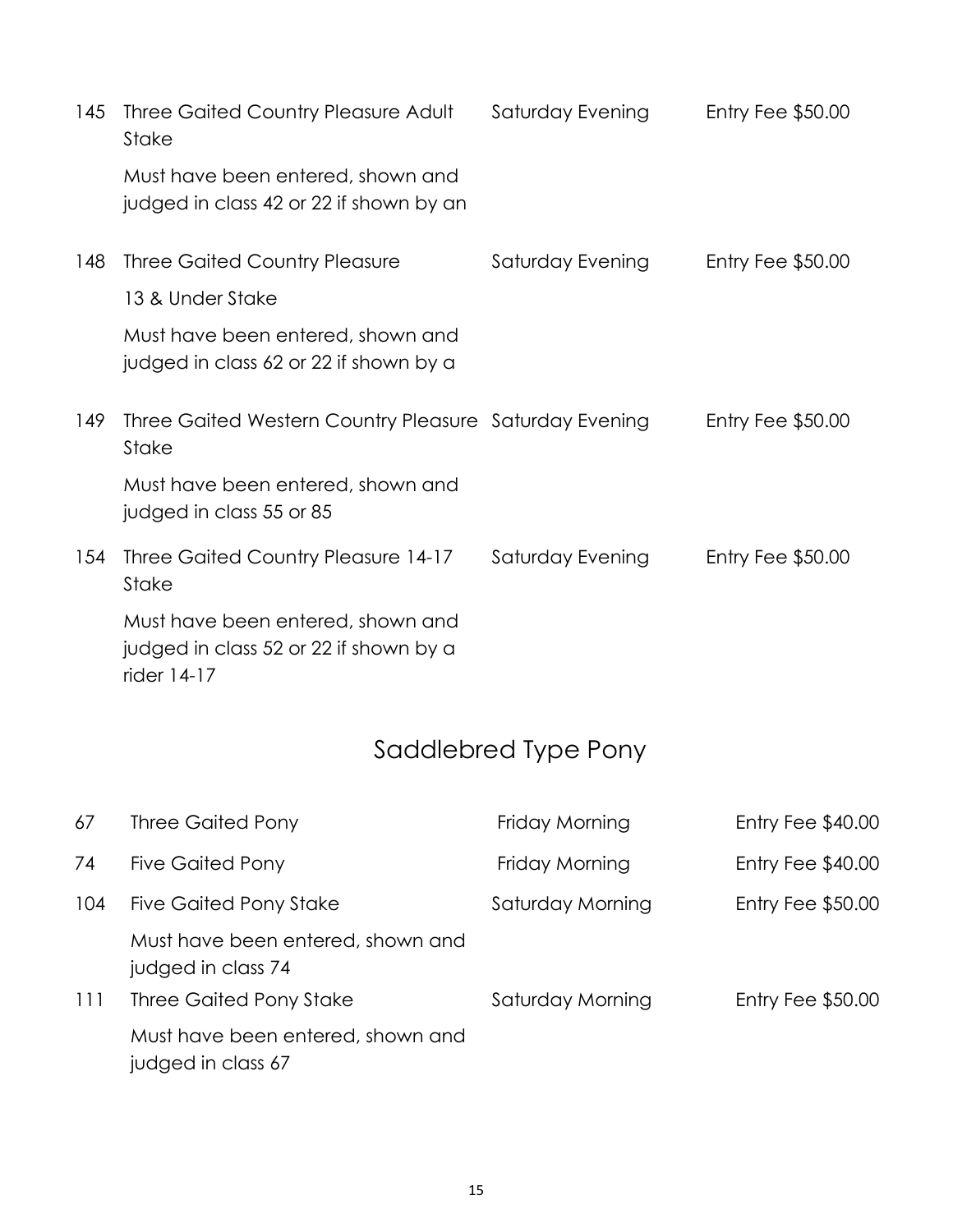## Saddle Seat Equitation

| 4                                                          | <b>UPHA Pleasure Challenge Cup</b>                      | <b>Wednesday Evening</b> | Entry Fee \$40.00        |
|------------------------------------------------------------|---------------------------------------------------------|--------------------------|--------------------------|
| 38                                                         | Saddle Seat Equitation Walk/Trot                        | <b>Thursday Evening</b>  | Entry Fee \$40.00        |
| 76                                                         | Saddle Seat Equitation 13 & Under                       | Friday Morning           | Entry Fee \$40.00        |
| 77                                                         | Saddle Seat Equitation Adult                            | Friday Morning           | Entry Fee \$40.00        |
| 79                                                         | Pleasure Equitation 17 & Under                          | Friday Morning           | Entry Fee \$40.00        |
| 81                                                         | The Good Hands                                          | Friday Evening           | Entry Fee \$40.00        |
| 83                                                         | Saddle Seat Equitation 14-17                            | Friday Evening           | Entry Fee \$40.00        |
| 87                                                         | Saddle & Bridle Pleasure Medallion                      | Friday Evening           | Entry Fee \$40.00        |
| 102 <sub>2</sub>                                           | Saddle Seat Equitation Adult                            | Saturday Morning         | <b>Entry Fee \$50.00</b> |
|                                                            | Championship                                            |                          |                          |
|                                                            | Must have been entered, shown and<br>judged in class 77 |                          |                          |
| 105                                                        | <b>UPHA Challenge Cup</b>                               | Saturday Morning         | Entry Fee $$40.00$       |
| 109                                                        | <b>UPHA Walk/Trot Challenge Cup</b>                     | Saturday Morning         | Entry Fee \$40.00        |
|                                                            | 10 & Under                                              |                          |                          |
| 119                                                        | <b>SESHA Medallion</b>                                  | Saturday Morning         | Entry Fee \$40.00        |
| 142                                                        | Saddle Seat Equitation 17 & Under<br>Championship       | Saturday Evening         | Entry Fee \$50.00        |
| Must have qualified in any WTC class by a rider 17 & Under |                                                         |                          |                          |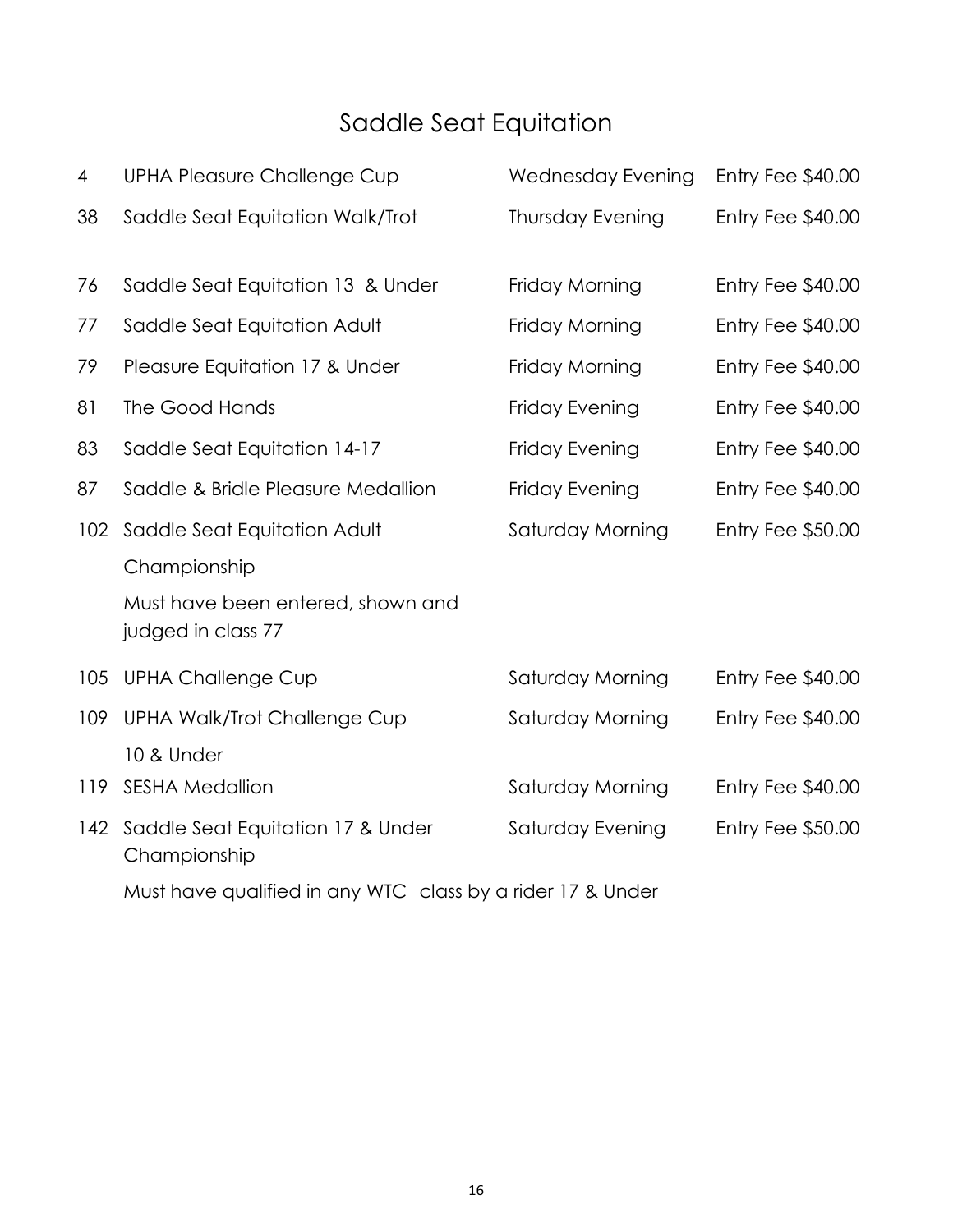## Hackney/Harness Pony Division

| 7   | <b>Hackney Pony Open</b>                                      | <b>Wednesday Evening</b> | Entry Fee \$40.00        |
|-----|---------------------------------------------------------------|--------------------------|--------------------------|
| 12  | <b>Harness Pony Open</b>                                      | <b>Wednesday Evening</b> | Entry Fee \$40.00        |
| 20  | <b>Hackney Pony Pleasure Driving</b>                          | <b>Thursday Morning</b>  | Entry Fee \$40.00        |
| 25  | <b>Hackney Pony Amateur</b>                                   | Thursday Morning         | Entry Fee \$40.00        |
| 31  | <b>Harness Pony Amateur</b>                                   | <b>Thursday Morning</b>  | Entry Fee \$40.00        |
| 65  | <b>AHHS Roadster Pony Medallion</b>                           | Friday Morning           | Entry Fee \$40.00        |
| 73  | <b>AHHS Hackney Pony Pleasure</b>                             | Friday Morning           | Entry Fee \$40.00        |
|     | <b>Driving Medallion</b>                                      |                          |                          |
| 98  | <b>Hackney Pony Stake</b>                                     | Friday Evening           | <b>Entry Fee \$50.00</b> |
|     | Must have been entered, shown<br>and judged in class 7 or 25  |                          |                          |
| 103 | AHHS Roadster Pony Under Saddle<br>Medallion                  | Saturday Morning         | Entry Fee \$40.00        |
| 144 | <b>Hackney Pony Pleasure Driving</b><br>Stake                 | Saturday Evening         | <b>Entry Fee \$50.00</b> |
|     | Must have been entered, shown<br>and judged in class 20 or 73 |                          |                          |
| 150 | <b>Harness Pony Stake</b>                                     | Saturday Evening         | <b>Entry Fee \$50.00</b> |
|     | Must have been entered, shown<br>and judged in class 12 or 31 |                          |                          |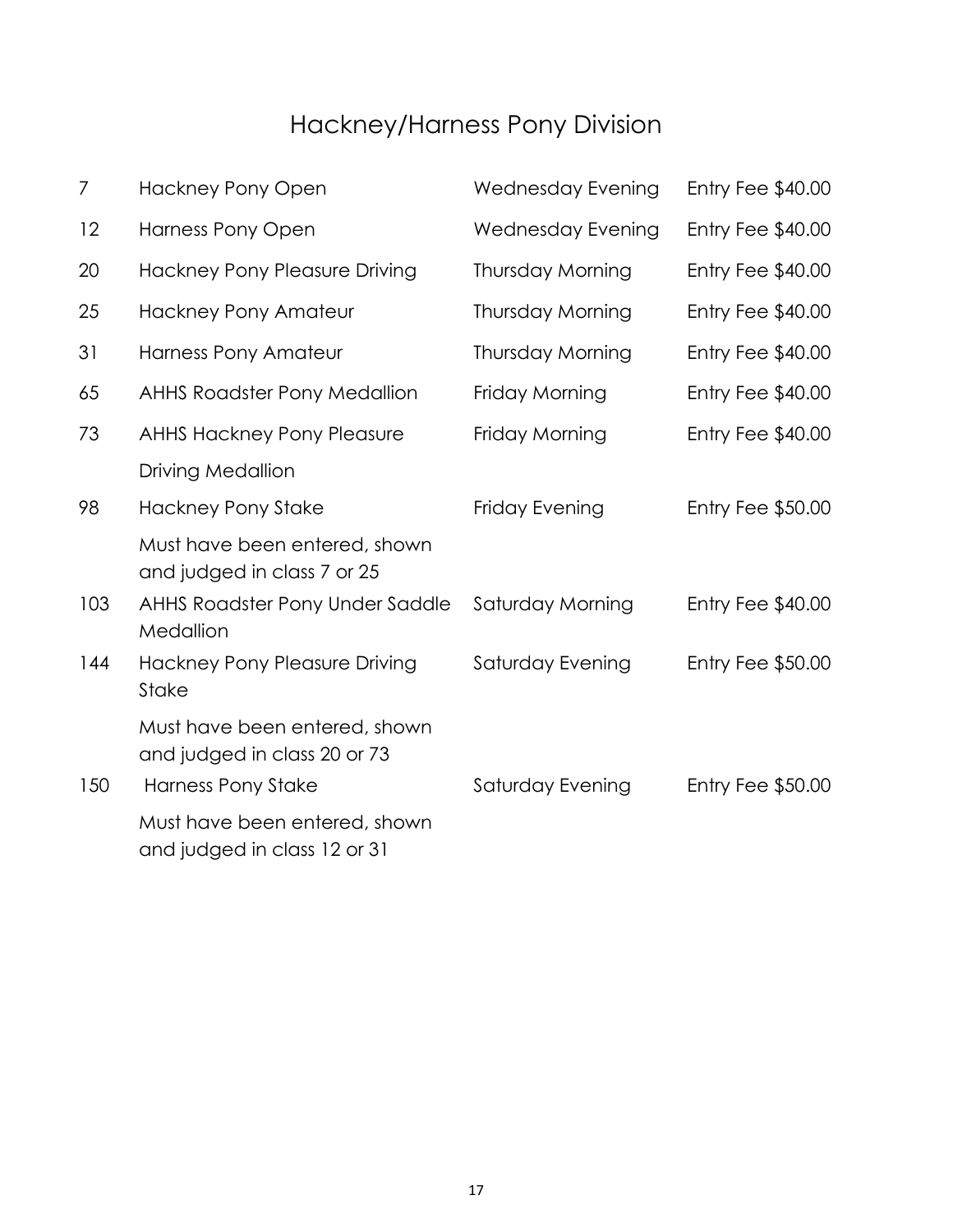## Roadster Pony Division

| 18  | Roadster Pony Open                                                                              | <b>Wednesday Evening</b> | Entry Fee \$40.00        |
|-----|-------------------------------------------------------------------------------------------------|--------------------------|--------------------------|
| 29  | Roadster Pony Limit                                                                             | <b>Thursday Morning</b>  | Entry Fee $$40.00$       |
| 41  | Roadster Pony Adult Amateur                                                                     | <b>Thursday Evening</b>  | Entry Fee $$40.00$       |
| 60  | <b>UPHA Roadster Pony Classic</b>                                                               | Friday Morning           | Entry Fee \$100.00       |
| 84  | Roadster Pony Amateur Stake                                                                     | Friday Evening           | <b>Entry Fee \$50.00</b> |
|     | Must have been entered, shown<br>and judged in 41 or 29 if shown by<br>an Amateur               |                          |                          |
| 152 | Roadster Pony Junior Exhibitor                                                                  | Saturday Evening         | <b>Entry Fee \$50.00</b> |
|     | Stake                                                                                           |                          |                          |
|     | Must have been entered, shown<br>and judged in class 65 or 29 if<br>shown by a junior exhibitor |                          |                          |
| 161 | Roadster Pony Stake                                                                             | Saturday Evening         | Entry Fee $$50.00$       |
|     | Must have been entered, shown<br>and judged in any class in this in this division               |                          |                          |

| TBD Classes \$250.00                                                                      |
|-------------------------------------------------------------------------------------------|
| <b>Class</b>                                                                              |
| 28                                                                                        |
| 70                                                                                        |
| 108                                                                                       |
| TBD Classes do not count for qualifying for the World's<br><b>Championship Horse Show</b> |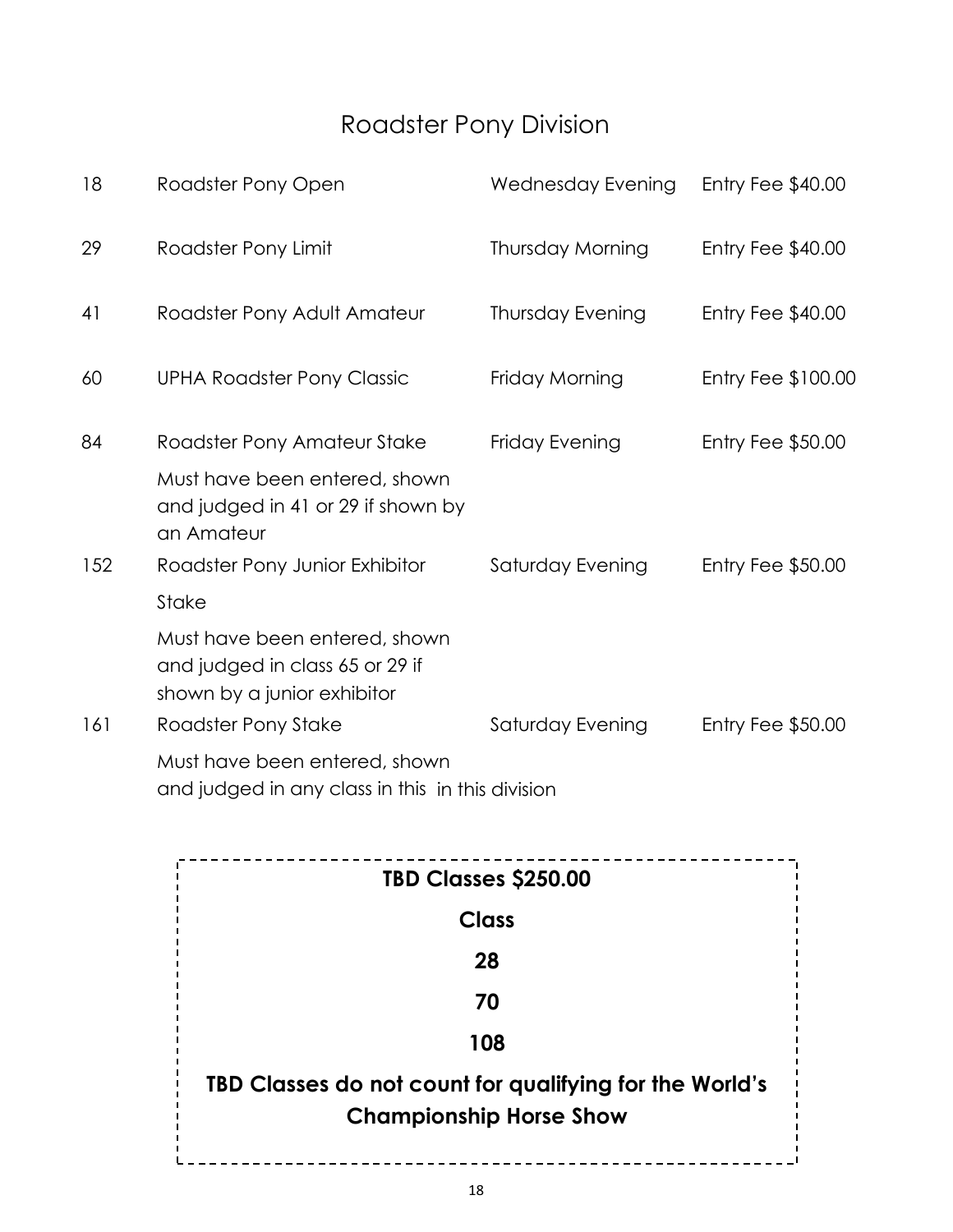### Road Horse Division

| 15  | Roadster to Bike Open                                                             | Wednesday Evening | Entry Fee $$40.00$ |
|-----|-----------------------------------------------------------------------------------|-------------------|--------------------|
| 26  | Roadster Under Saddle                                                             | Thursday Morning  | Entry Fee $$40.00$ |
| 48  | Roadster to Bike Amateur                                                          | Thursday Evening  | Entry Fee $$40.00$ |
| 57  | Roadster to Bike Limit Horse                                                      | Thursday Evening  | Entry Fee $$40.00$ |
| 147 | Roadster to Bike Amateur Stake                                                    | Saturday Evening  | Entry Fee $$50.00$ |
|     | Must have been entered, shown<br>and judged in 48 or 57 if shown by<br>an amateur |                   |                    |
| 157 | Roadster Under Saddle Stake                                                       | Saturday Evening  | Entry Fee $$50.00$ |
|     | Must have been entered, shown                                                     |                   |                    |
| 164 | Roadster to Bike Stake                                                            | Saturday Evening  | Entry Fee $$75.00$ |
|     | It is not necessary to qualify for this<br>class                                  |                   |                    |

## Miscellaneous Division

| 8  | Western Pleasure Open                                       | Wednesday Evening Entry Fee \$40.00 |                          |
|----|-------------------------------------------------------------|-------------------------------------|--------------------------|
| 24 | Open English Pleasure Walk/Trot                             | Thursday Morning                    | Entry Fee $$40.00$       |
| 27 | Open English Pleasure                                       | <b>Thursday Morning</b>             | Entry Fee $$40.00$       |
| 35 | Open Pleasure Driving                                       | Thursday Morning                    | Entry Fee $$40.00$       |
| 59 | Saddle Seat Pleasure Walk/Trot 12 & Friday Morning<br>Under |                                     | Entry Fee $$40.00$       |
| 61 | Western Pleasure Open Stake                                 | Friday Morning                      | <b>Entry Fee \$50.00</b> |
|    | Must have been entered, shown<br>and judged in class 8      |                                     |                          |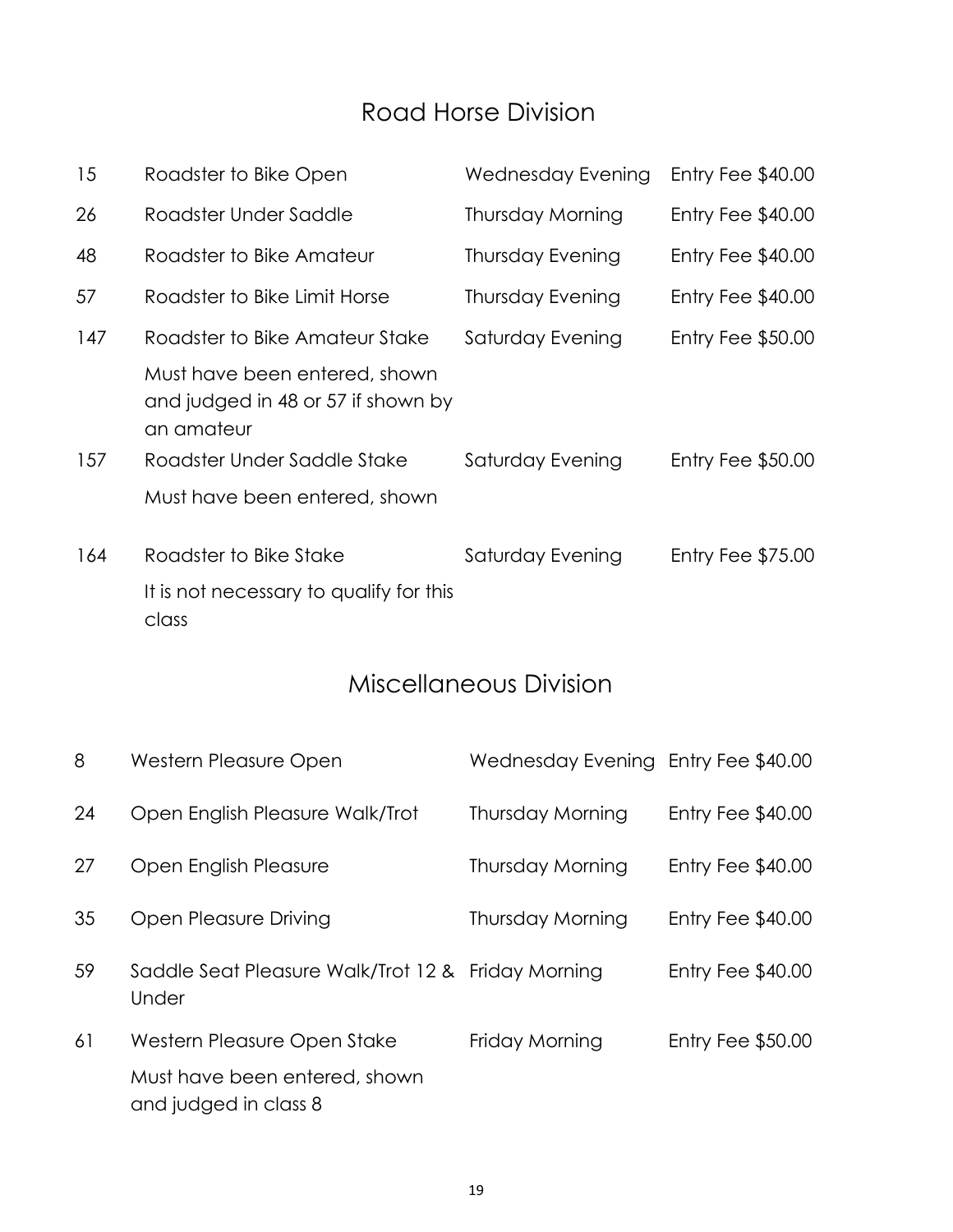| 63  | Open Pleasure Driving Stake                                                     | Friday Morning   | <b>Entry Fee \$50.00</b> |
|-----|---------------------------------------------------------------------------------|------------------|--------------------------|
|     | Must have been entered, shown and<br>judged in class 35                         |                  |                          |
| 69  | <b>Country Pleasure Walk/Trot</b>                                               | Friday Morning   | Entry Fee \$40.00        |
|     | 12 & Under                                                                      |                  |                          |
| 71  | Open English Pleasure Walk/Trot<br>Stake                                        | Friday Morning   | Entry Fee $$50.00$       |
|     | Must have been entered, shown and<br>judged in class 24                         |                  |                          |
| 78  | <b>Three Gaited Pleasure Pony</b>                                               | Friday Morning   | Entry Fee $$40.00$       |
| 99  | Open English Pleasure Stake                                                     | Friday Evening   | <b>Entry Fee \$50.00</b> |
|     | Must have been entered, shown and<br>judged in class 24                         |                  |                          |
| 101 | <b>Country Pleasure Walk/Trot</b>                                               | Saturday Morning | Entry Fee $$50.00$       |
|     | 12 & Under Stake                                                                |                  |                          |
|     | Must have been entered, shown and<br>judged in class 69                         |                  |                          |
| 106 | Three Gaited Pleasure Pony Stake                                                | Saturday Morning | Entry Fee $$50.00$       |
|     | Must have been entered, shown and<br>judged in class 78                         |                  |                          |
| 113 | Saddle Seat Pleasure Walk/Trot                                                  | Saturday Morning | Entry Fee $$50.00$       |
|     | 12 & Under Stake                                                                |                  |                          |
|     | Must have been entered, shown and<br>judged in class 67                         |                  |                          |
| 116 | <b>Senior Horse Class</b>                                                       | Saturday Morning | Entry Fee $$40.00$       |
|     | Horses 17 & Over, No work tack.<br>Walk/Trot/Canter                             |                  |                          |
| 117 | <b>UPHA Exceptional Challenge Cup</b>                                           | Saturday Morning | Entry Fee $$40.00$       |
| 118 | <b>Exceptional Showmanship</b>                                                  | Saturday Morning | Entry Fee $$40.00$       |
| 120 | Lead Line Stake<br>Riders 6 & Under; or any age if<br>exceptionally challenged. | Saturday Morning | Entry Fee $$15.00$       |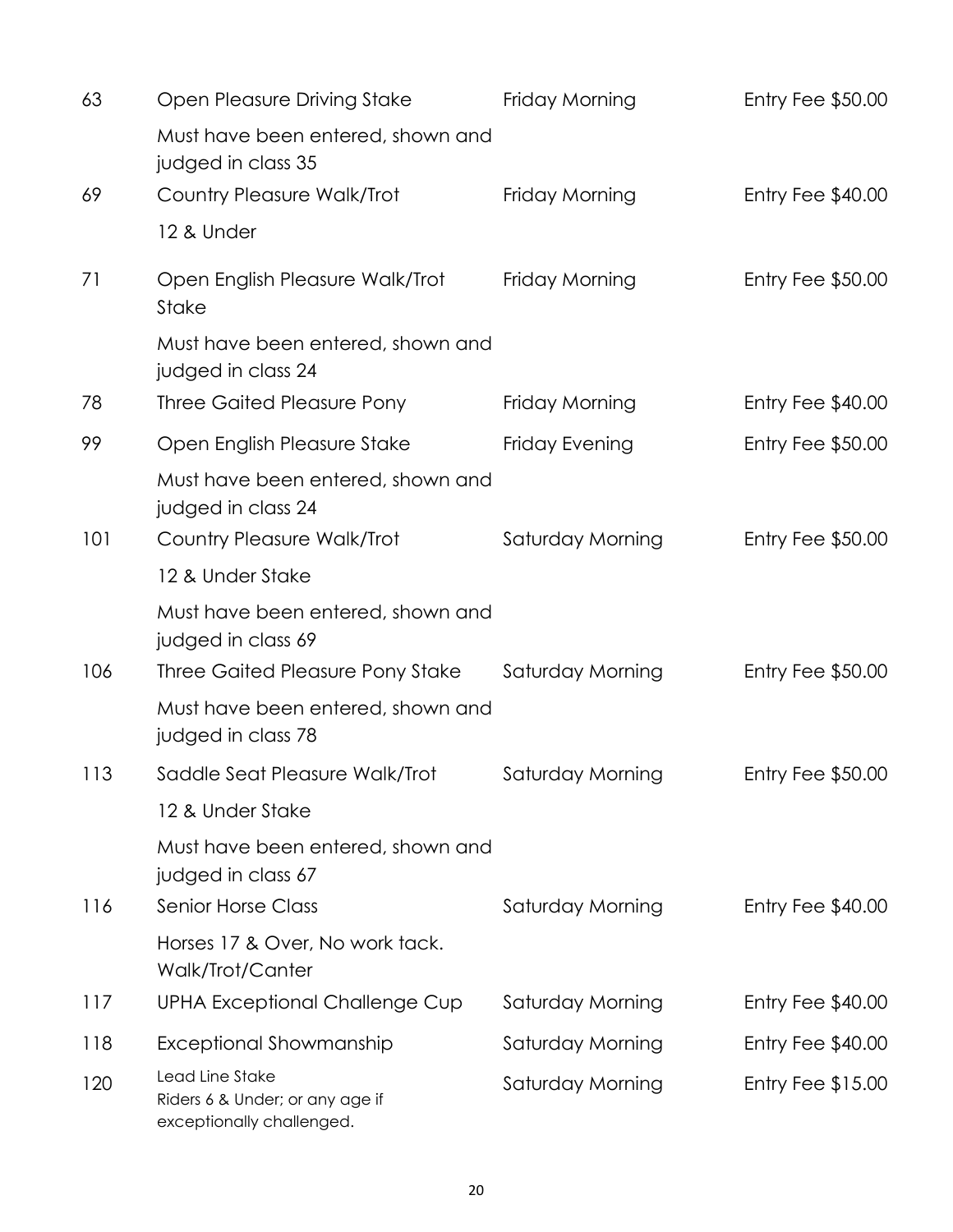#### Academy Division

All classes in this division will be Saturday Morning. UPHA Chapter 17 Academy Rules Apply. Please make your academy entries by Friday at 5pm

| 121 | Walk/Trot Showmanship Lead Line 8 & Under | Entry Fee $$20.00$       |
|-----|-------------------------------------------|--------------------------|
| 122 | Walk/Trot Equitation Lead Line 8 & Under  | Entry Fee \$20.00        |
| 123 | Showmanship Driving                       | Entry Fee \$20.00        |
| 124 | Reinsmanship Driving                      | Entry Fee \$20.00        |
| 125 | Showmanship WTC Adult                     | Entry Fee \$20.00        |
| 126 | Equitation WTCAdult                       | Entry Fee \$20.00        |
| 127 | Showmanship WTC 17 & Under                | Entry Fee \$20.00        |
| 128 | Equitation WTC 17 & Under                 | <b>Entry Fee \$20.00</b> |
| 129 | <b>WTC Championship</b>                   | <b>Entry Fee \$30.00</b> |
| 130 | Showmanship WT 14 & Over                  | Entry Fee \$20.00        |
| 131 | Equitation WT 14 & Over                   | Entry Fee \$20.00        |
| 132 | WT 14 & Over Championship                 | <b>Entry Fee \$30.00</b> |
| 133 | Showmanship WT 11-13                      | Entry Fee \$20.00        |
| 134 | Equitation WT 11-13                       | Entry Fee \$20.00        |
| 135 | Showmanship WT 9-10                       | Entry Fee \$20.00        |
| 136 | Equitation WT 9-10                        | Entry Fee \$20.00        |
| 137 | Showmanship WT 8 & Under                  | Entry Fee \$20.00        |
| 138 | Equitation WT 8 & Under                   | Entry Fee \$20.00        |
| 139 | Hunt Seat Showmanship WT                  | Entry Fee \$20.00        |
| 140 | Hunt Seat Equitation WT                   | Entry Fee \$20.00        |
| 141 | WT 13 & Under Championship                | Entry Fee \$30.00        |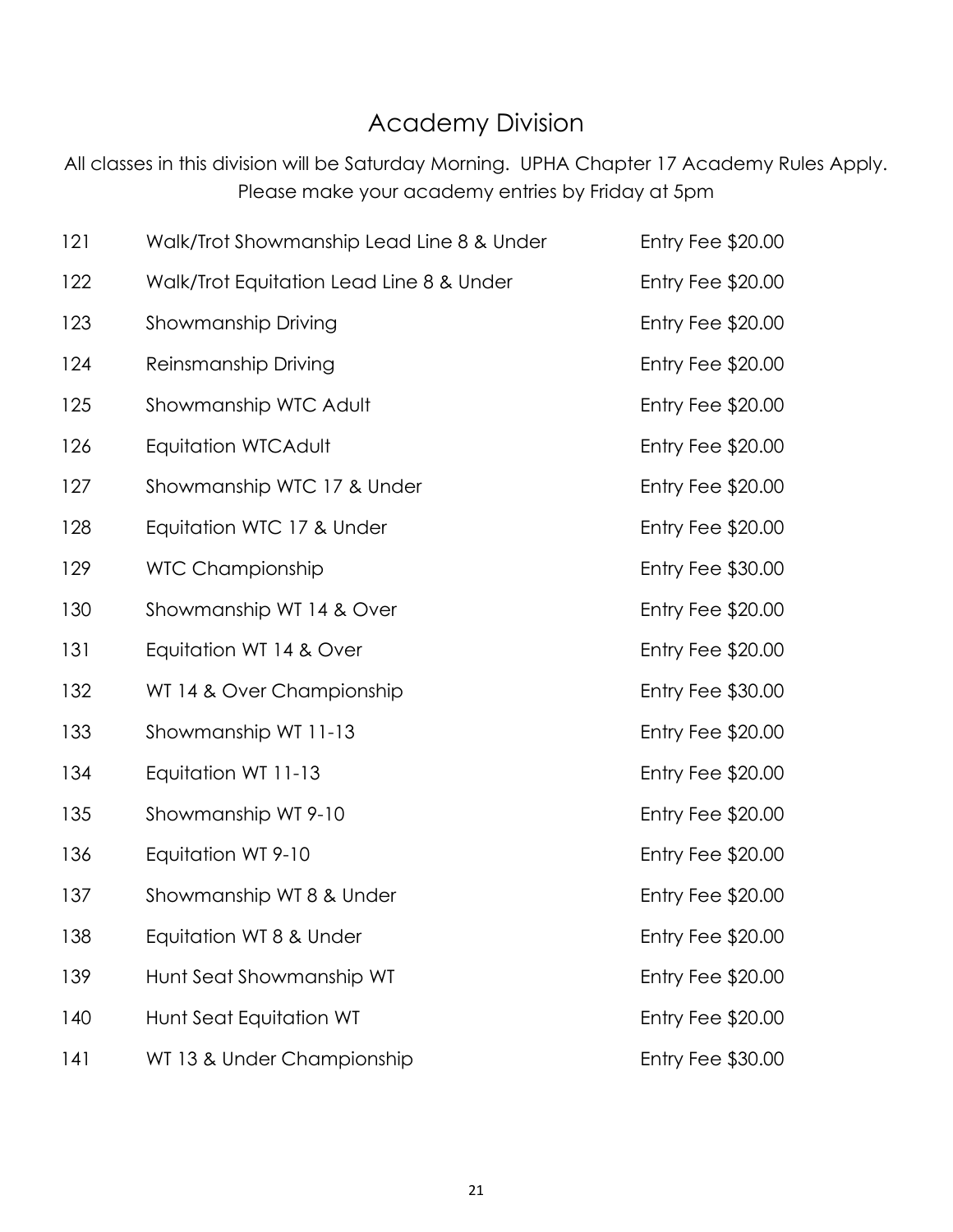Hotel Information Ask for Pro Am Rates

Perry GA 31069 Perry GA 31069 478 287 4431 478 224 3000

Comfort Inn & Suites 201 Lect Drive Perry GA 31069 478 987 8777

**Travelodge** 100 Westview Lane Perry GA 31069 478 987 7355

Microtel Inn & Suites 110 Fairview Drive Perry GA 31069 478 987 4004

LaQuinta Inn & Suites **Holiday Inn Express** 102 Plaza Drive 1502 Sam Nunn Blvd



*Like us on Facebook Follow us on Twitter*

*Social Media provided by Buzzology, Inc. Tim Satterfield 336 337 2499*